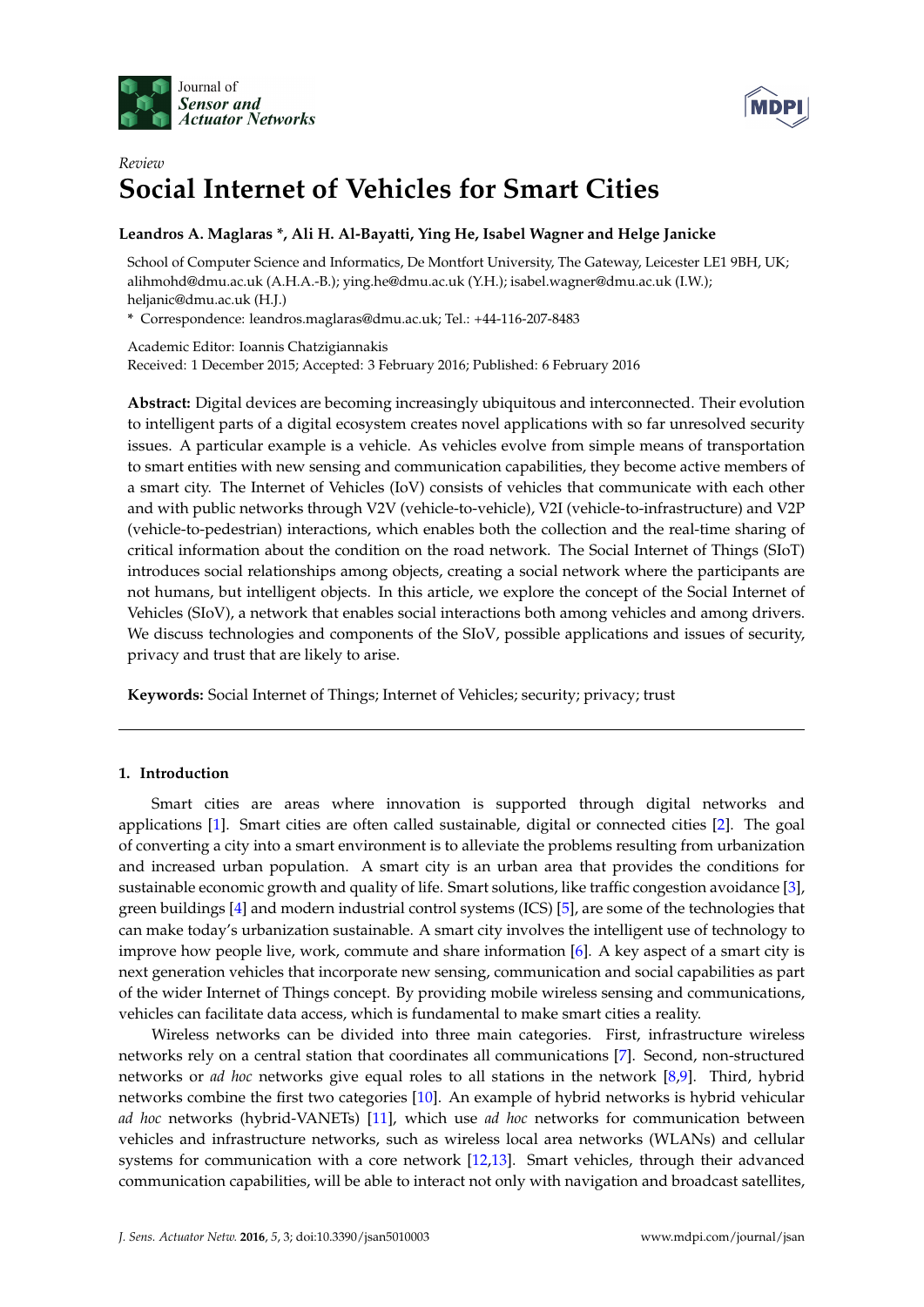but also with passenger smart phones, roadside units and other smart vehicles, making them an important component of IoT and the development of smart cities [\[14\]](#page-15-13). VANETs combine these with new applications and methods to enable the intelligent communication between vehicles and the connection to the Internet. VANETs rely on roadside units (RSU) and on-board units (OBU) to facilitate the connectivity and the intelligence of the smart vehicle. RSUs are communication infrastructure units that are positioned next to roads to connect vehicles to a larger infrastructure or to a core network, such as a metropolitan traffic management system. The OBU is a network device integrated into smart vehicles that supports different wireless networks, such as dedicated short-range communication (DSRC) and WLAN. A VANET has a diverse range of applications, from road safety, through the detection and avoidance of traffic accidents [\[15\]](#page-15-14), traffic control, through reduction of traffic congestion [\[16\]](#page-15-15), as well as infotainment, through the improvement of driving comfort [\[17\]](#page-15-16). Recently, three of the biggest companies that provide digital content and operating systems for mobile devices, Google, Apple and Microsoft, have announced their actions toward taking over the in-car infotainment system with their operating systems dedicated to vehicles and mobile devices (CarPlay, Android Auto and Windows Mobile) [\[18\]](#page-15-17).

The Social Internet of Things (SIoT) [\[19\]](#page-15-18) is a network of intelligent objects that have social interactions. The Social Internet of Vehicles (SIoV) [\[20](#page-15-19)[,21\]](#page-15-20) is an example of a SIoT where the objects are smart vehicles. The authors in [\[21\]](#page-15-20) designed analytical models of the subsystems involved in the SIoV interaction process and proposed models that could be useful in order to deploy Social Internet of Vehicles (SIoV)-based safety, efficiency or comfort applications. Although the basic rules are the same for both social networks of humans and social networks of vehicles, there are significant differences in terms of the dynamic nature of the entities, their social interactions, the topology of the network, privacy concerns and security issues that arise. In this article, we will present a comprehensive review of the research and analysis of such systems.

Social Internet of Vehicles (SIoV) describes both the social interactions among vehicles [\[22\]](#page-16-0) and among drivers [\[23\]](#page-16-1). As described in [\[23\]](#page-16-1), a vehicular social network is created when a driver enters an area where other people with common interests or relevant content exist. Contrary to this, Nitti *et al*. [\[22\]](#page-16-0) describe a vehicular social network as social interactions among cars, which communicate autonomously to look for services (automaker patches or updates) and exchange information relevant to traffic. Given that vehicles are becoming more and more autonomous [\[24\]](#page-16-2) and that applications supporting social interactions among drivers and passengers are already being developed [\[25,](#page-16-3)[26\]](#page-16-4) we strongly believe that SIoV will eventually be a network of both drivers, passengers and cars. This new interconnection among entities on different levels (vehicles, drivers, passengers) creates new capabilities, poses new challenges and exposes the network to new threats.

New applications that are based on the social concept of vehicular networking were recently developed. For example, RoadSpeak [\[27\]](#page-16-5) is a voice chatting system that allow commuters to dynamically enter vehicular social networks on the fly and exchange messages. NaviTweet [\[26\]](#page-16-4) incorporates the driver's preferences into the navigator's route calculation using traffic voice tweets. Caravan Track [\[25\]](#page-16-3) is a similar application that allows drivers to share mobility data among a cluster of cars. This application, supported by Ford, can be used to filter incoming information to suit the needs and desires of the driver. Porsche also unveiled its new concept electric car that has the ability to post updates to social media [\[28\]](#page-16-6). As we move to the era of the next generation of vehicles, smart vehicles with sensing, communication and sociability capabilities, more applications and technologies are going to be developed that will materialize the idea of SIoV.

This article provides an comprehensive survey of the Social Internet of Vehicles. We first review components and technologies of the SIoV in Section [2.](#page-2-0) We then discuss context awareness in Section [3.](#page-4-0) In Section [4,](#page-5-0) we present how social network analysis methods can be applied in SIoVs. Next, in Section [5,](#page-8-0) we review security and trust issues related to SIoVs. Finally, we discuss current challenges and open issues regarding driver privacy in Section [6.](#page-12-0)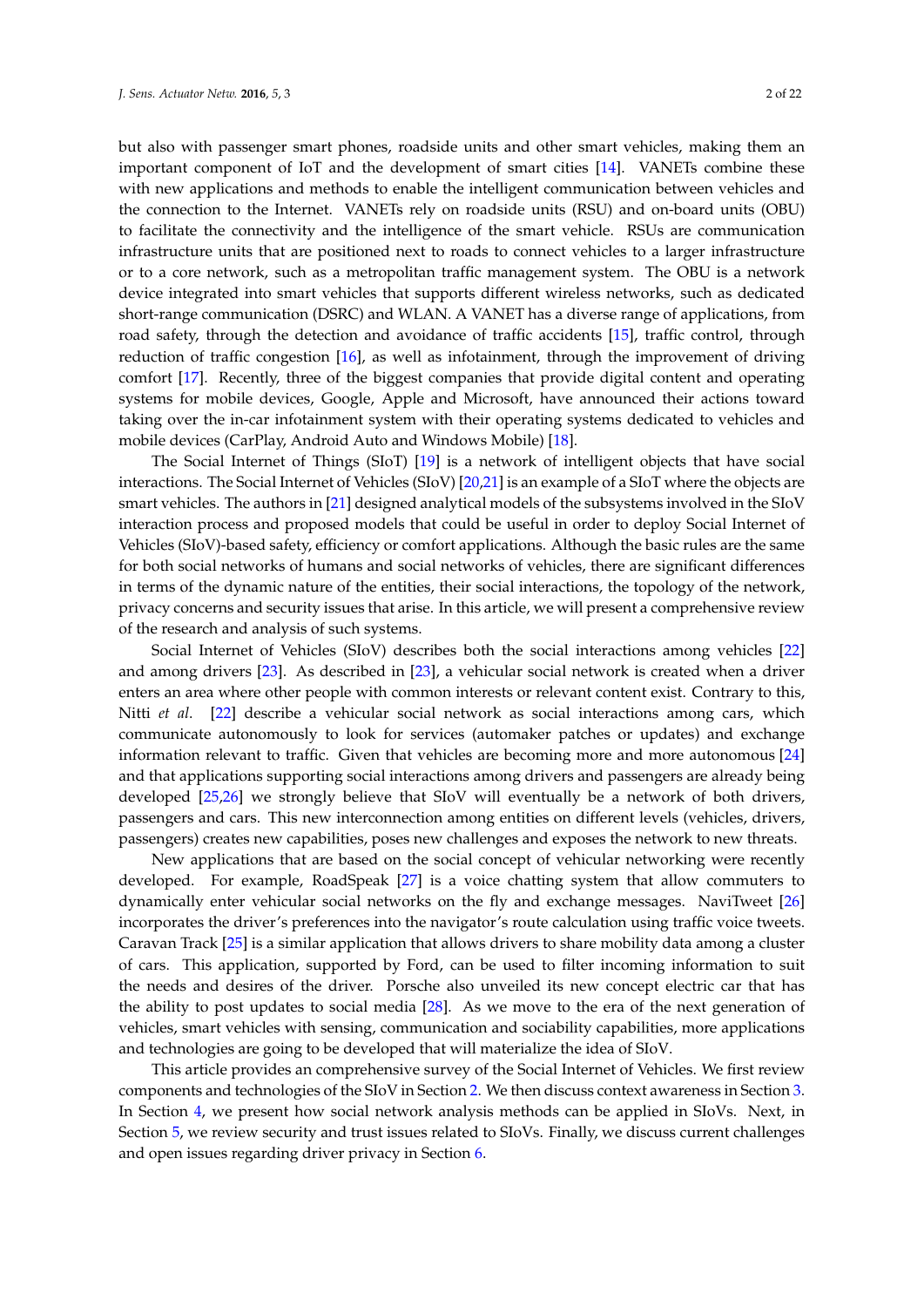### <span id="page-2-0"></span>**2. SIoV Technologies and Components: Next Generation of Vehicles**

The design, development and deployment of vehicular networks is boosted by recent advances in context-aware technology and wireless vehicular communication techniques, such as dedicated short-range communications (DSRC), Long-Term Evolution (LTE), IEEE 802.11p and Worldwide Interoperability for Microwave Access (WiMax) [\[29\]](#page-16-7). An increasing number of social network applications is being proposed for vehicular networks, which leads to a shift from traditional vehicular networks toward SIoV. In this section, we briefly introduce the key aspects that enable SIoV in current vehicular networks. Similar to [\[30\]](#page-16-8), we focus on three main components: (1) next-generation vehicles; (2) vehicle context-awareness; and (3) SIoV context-aware applications.

Vehicular *ad hoc* networks (VANETs) are a kind of mobile *ad hoc* network that has been proposed to enhance traffic safety and provide comfort applications to drivers. The unique features of VANETs include fast-moving vehicles that follow pre-determined paths (*i.e.*, roads) and messages with different priority levels. For example, messages for comfort and infotainment applications have low priority, while messages for traffic safety applications require timely and reliable message delivery [\[31\]](#page-16-9). Using the on-board unit, vehicles can communicate among themselves (vehicle-to-vehicle, V2V) and with roadside units (vehicle-to-infrastructure, V2I). This enables several other forms of communication, such as vehicle-to-broadband cloud (V2B), where the vehicle communicates with a monitoring data centre, vehicle-to-human (V2H) to communicate with vulnerable road users, for example pedestrians or bicycles, or vehicle-to-sensor (V2S), where the vehicles communicate with sensors embedded in the environment [\[31\]](#page-16-9).

Vegni *et al*. [\[32\]](#page-16-10) introduced next generation vehicles as smart vehicles that represent the convergence of communications, infrastructure, computers and autonomy, resulting in new capabilities, such as sensing, navigation, sociability, context-awareness and communication. Based on these aspects, smart vehicles exhibit five features: self-driving, safety driving, social driving, electric vehicles and mobile applications.

### *2.1. Self-Driving*

The aim of autonomous cars is to drive independently without human interaction and to navigate the roads safely to reduce traffic accidents. According to a report by KPMG [\[33\]](#page-16-11), the use of autonomous vehicles could eliminate 90% of all vehicle accidents. The industry [\[34\]](#page-16-12) defined six accreditation levels of autonomous driving: At Level 0 (no automation), the driver has control of all aspects of the driving, even if he or she is assisted by various intervention or warning systems. At Level 1 (driver assistance), the vehicle will be fully controlled by the driver. This might include specific warning applications, such as blind spot detection. Level 2 (partial automation) has a low level of automation, including lane detection and an assisted braking system. Level 3 (conditional automation) combines two functions for congested traffic, namely driving in a straight line and automatic speed reduction. Level 4 (high automation) allows limited self-driving, which requires the driver to maintain consistent observation of the roadway in selected environments, to cede control when required. At Level 5 (full automation), the vehicle is capable of reaching the navigated destination without human interaction.

Current mass-market technology offers features on accreditation Level 2 (partial automation). For example, the 2014 Mercedes S-Class comes with options for auto-parking, clever steering, lane keeping, automated acceleration/braking and fatigue monitoring [\[35\]](#page-16-13). In traffic jams, the 2014 BMW i3 can accelerate autonomously and brake up to 30 miles per hour [\[36\]](#page-16-14). The 2015 Audi A7 provides autonomous braking in traffic jams [\[37\]](#page-16-15).

In the future, most technology companies and automobile manufacturers predict to offer features on higher accreditation levels. For example, Tesla expects to build a vehicle that can drive 90% of distances in fully-automated mode in 2016. In 2018, Google expects to provide fully-autonomous vehicles on the market. In 2020, Mercedes-Benz, GM, Nissan, Volvo, BMW and Audi all expect to sell fully-automated/self-driving vehicles.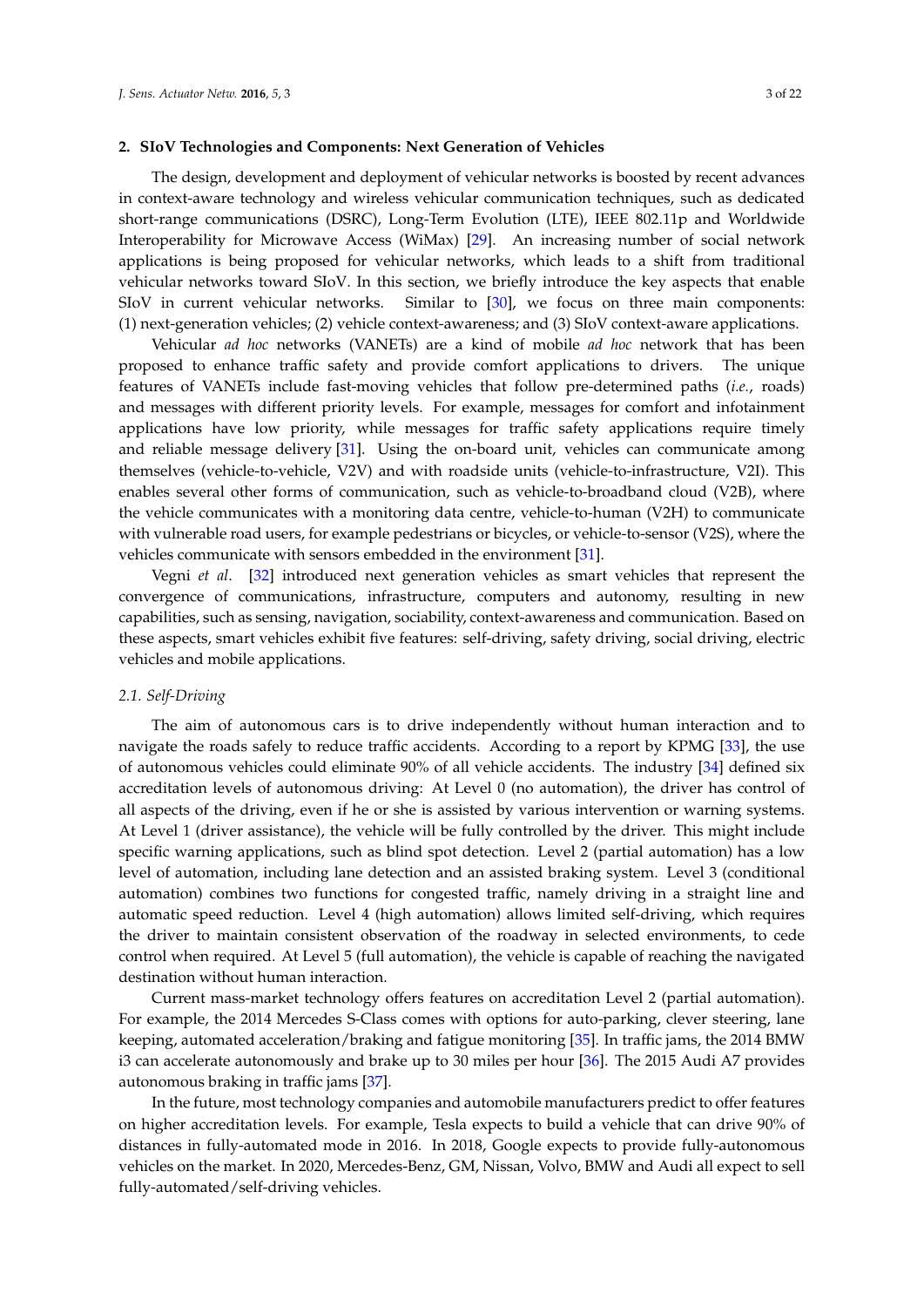# *2.2. Safety Driving*

The aim of the safety driving feature is to reduce casualties, injures and create vision zero [\[38\]](#page-16-16), *i.e.*, to reach the ambition of zero traffic accidents. To help achieve this goal, vehicular networks enable applications that provide a wide range of information to drivers and travellers. An example application is described in [\[39\]](#page-16-17), where the authors propose the use of V2I communications in order to reduce the emergency services' arrival time.

# *2.3. Social Driving*

In social driving, vehicles gather *on-the-fly*to be part of a social network that consists of neighbouring vehicles. These vehicles can share the same interests, locations, move towards the same direction/destination or be part of existing relationships. There exist smart tools that use real-time traffic information, collected by a participatory sensing approach in order to help drivers choose the best route, e.g., Waze [\[40\]](#page-16-18), Google Live Traffic to Google Maps [\[41\]](#page-16-19), *etc*. Uber and Lyft, two applications that were recently launched, although having raised many legal issues, also give the users the opportunity to share their cars with people that have similar destinations [\[42\]](#page-16-20) and can be considered as different expressions of the social driving concept.

### *2.4. Electric Vehicles*

There is high customer growth and interest in fully-electric, hybrid (gas-electric) and zero-emission vehicles. Especially in highly populated areas and low speed zones, these vehicles can contribute to the protection of the environment. Novel methods that deal with the optimal charging of electric vehicles, in static or dynamic mode, have recently been introduced. These vary from stationary stations that are scattered across the road network in central positions [\[43–](#page-16-21)[45\]](#page-17-0), dynamic wireless charging methods that take advantage of the mobility of nodes [\[46](#page-17-1)[,47\]](#page-17-2) and eco-routing algorithms that run in isolation in every vehicle or in a central way for a fleet of vehicles [\[48](#page-17-3)[,49\]](#page-17-4). The authors in [\[50\]](#page-17-5) present a method for dynamic wireless charging of vehicles based on the concept that vehicles meet at rendezvous points, giving a social aspect to the power transfer procedure.

### *2.5. Mobile Applications*

The integration of network adapters, on-board units, different types of sensors and Global Positioning system (GPS) receivers enables vehicles to gather and analyse information about themselves and the surrounding environment and disseminate this information to nearby vehicles [\[31\]](#page-16-9).

Depending on their primary purpose, VANET applications are classified into comfort applications and safety applications. Comfort or entertainment applications provide ease, high levels of comfort and tranquillity to all passengers, including the driver. This can include information of current restaurant menus, prices and discounts on highway services, nearby gas stations, shop discounts and current prices for nearby hotels. For passengers, this can also include online gaming, Internet access and social instant messaging [\[51\]](#page-17-6). Safety applications use dedicated short-range communications (DSRC) to improve road safety and avoid accidents or reduce their severity.

These five features will expose SIoV to a plethora of sensor data that need to be analysed, to enable vehicles to become context-aware.

In their seminal work, Alam *et al*. [\[20\]](#page-15-19) envisioned the concept of a social network among cars as a cyber-physical layer on top of the physical vehicular network. Based on this concept, the authors proposed application scenarios that target both drivers, authorities and cars and discussed privacy issues that arise from such a system. Using this work as a basis, we elaborate in the following sections on how next generation vehicles can achieve higher levels of vehicle context-awareness. This is followed by a discussion as to how approaches to social network analysis can be applied within an SIoVs and what new security and privacy challenges arise.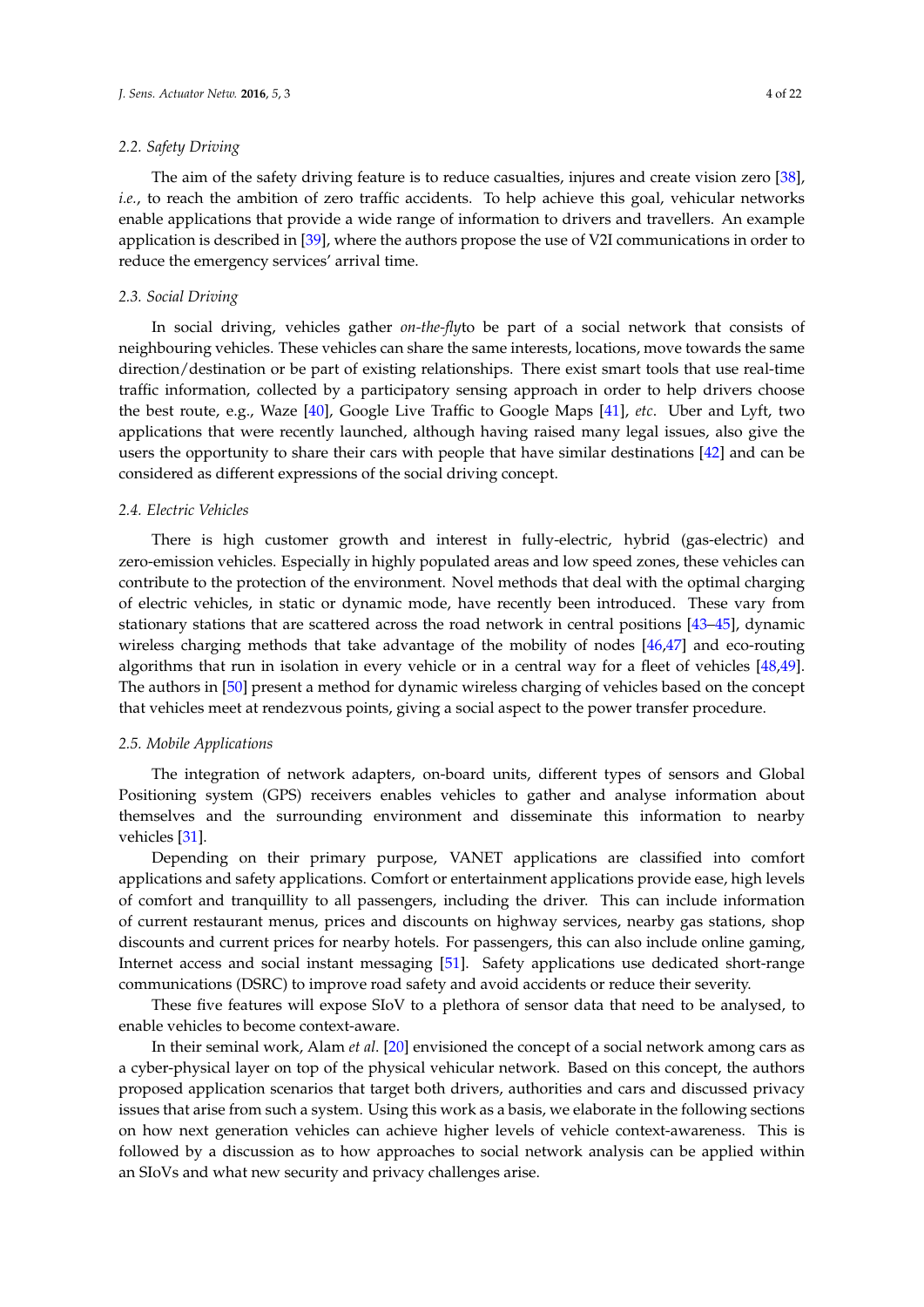# <span id="page-4-0"></span>**3. Vehicle Context-Awareness**

A key aspect in IoV is to enable vehicles to be context-aware, *i.e.*, to be aware of the circumstances that exist around the vehicle, especially those that are particularly relevant to it [\[52\]](#page-17-7). Context-aware systems are those that have the capability to adapt their behaviour to their current contextual environment. Context-awareness in vehicles can be provided by three main subsystems: sensing, reasoning and acting [\[53](#page-17-8)[,54\]](#page-17-9).

The sensing subsystem gathers contextual information from different sensors integrated with the vehicle's OBU. The type of these sensors differs according to the vehicle's requirements, for example location, infrared or ultrasound. In other terms, this phase represents the way context data are collected.

The reasoning subsystem processes raw data to extract high-level contextual information, such as the driver's situation. Contextual information can be either extracted from a single sensor, defining certain contextual information, or extracted from multiple sensors, defining uncertain contextual information. Detecting driver's fatigue levels is considered uncertain (high-level) contextual information.

The acting subsystem represents the application enforcer, which provides services to users or other drivers. Disseminating warning messages, in-vehicle alerts and smart assisted parking are examples of high-level applications deployed to prevent accidents and reduce road congestion.

Several context-aware systems and frameworks for the SIoV have been proposed in the literature. Hu *et al*. [\[55\]](#page-17-10) presented s-frame, a framework for social vehicular networks formed by in-vehicle or mobile equipment used by passengers, vulnerable road users and drivers that supports high-level context-aware applications.

Alhammad *et al*. [\[54\]](#page-17-9) designed a VANET on-street context-aware smart parking assisting system, deploying the concept of the centralized InfoStation to locate and reserve a parking slot. This reservation process is dictated by the driver's preferences. All parking zones have a dedicated InfoStation that acts as a terminal, providing wireless coverage over DSRC, as shown in Figure [1.](#page-4-1)

<span id="page-4-1"></span>

**Figure 1.** On-street parking system scenario.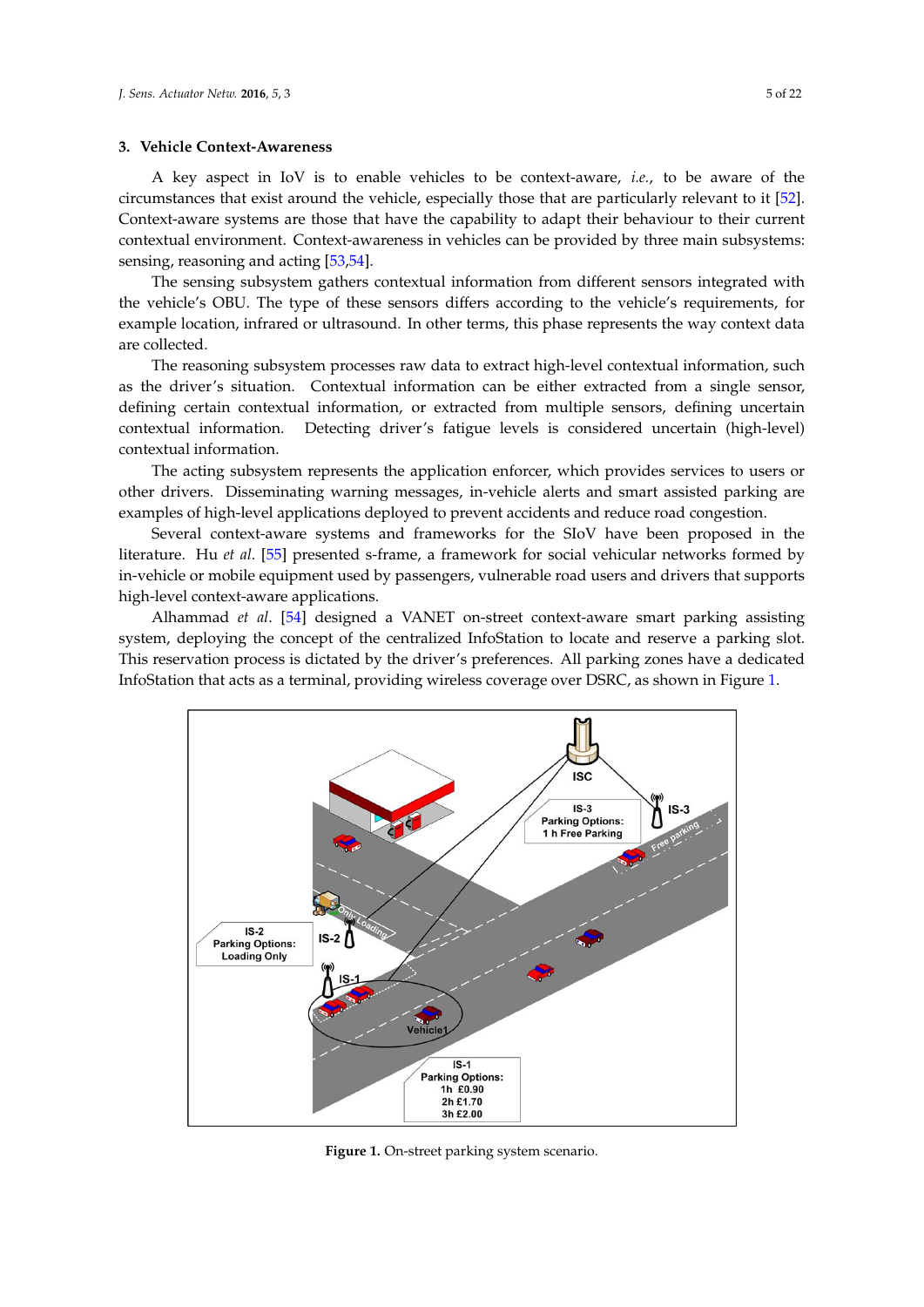Wan *et al*. [\[29\]](#page-16-7) presented a cloud-based context-aware dynamic parking service that provides planning services for traffic authorities, a parking reservation service and context-aware optimization. Their framework allows drivers to park their vehicle alongside the road for short periods, provided this does not impede the traffic flow. To provide this service, the framework considers contextual information, such as time (e.g., rush hours) and road conditions (e.g., the width of a road). Traffic authorities can manage this service dynamically and effectively reduce parking problems in a smart city.

Shu *et al*. [\[56\]](#page-17-11) designed SocialDrive to allow drivers to disseminate real-time travel information on social networks and to help them understand their own driving behaviour. SocialDrive provides contextual data to drivers to reflect the ultimate driving style, which can reduce fuel consumption by eliminating unwanted habits.

#### <span id="page-5-0"></span>**4. Social Network Analysis in SIoVs**

Social network analysis (SNA) can be used to discover important players in a network and refers to the use of network theory to analyse social networks. Individual actors within the network, which can either be vehicles, drivers or even passengers, are represented by nodes, and the interactions or relationships among them are represented by edges [\[57\]](#page-17-12). Based on the interaction among entities of the network, which can be either static or dynamic, metrics, like centrality, cohesion, degree and clustering coefficient, can reveal relations among nodes, as well as groups of entities that share common habits.

Cunha *et al*. [\[58\]](#page-17-13) showed that vehicles tend to show a similar behaviour and routines in terms of mobility. The mobility of vehicles can be mapped as a social network, following the same basic laws of degree distribution and distance among nodes. Applying SNA on vehicular networks can therefore improve the performance of communication protocols and services. Traditional concepts from graph theory, like centrality and clustering, can be applied in vehicular networks, as long as they incorporate their specific features, such as mobility of nodes, channel conditions and drivers' behaviour.

The centrality of nodes plays a crucial role in information spreading in a network [\[59](#page-17-14)[,60\]](#page-17-15). In a similar way, central nodes can serve as good spreaders of infections [\[61\]](#page-17-16) or as good points for building defence mechanisms [\[62\]](#page-17-17). Furthermore, central nodes can be elected as the clusterhead of groups that are created on the fly. A clusterhead may act as a relay node for traffic coming or destined to different clusters or as a relay node for intra-cluster communication [\[63\]](#page-17-18).

### *4.1. Centrality of Nodes in an SIoV*

Centrality metrics have been developed and used in the SNA to characterize and measure the importance of individual entities in a social network. The objective of these metrics is to find nodes that are central in a graph and can thus serve as relay nodes in terms of efficient information dissemination. Generally, a node with high centrality is more central compared to its neighbours, although it is highly affected by the network topology and the application that is used.

Betweenness centrality is a good metric for identifying nodes that can participate in the forwarding procedure of data [\[64\]](#page-17-19), especially when used in static networks. According to betweenness centrality, a node is central to the degree that it stands between others. For example, in Figure [2,](#page-6-0) nodes *A* and *B* are the most central nodes, because they participate in the majority of shortest paths between the rest of the nodes. Betweenness centrality has been adapted for different types of networks, e.g., sensor networks, where the remaining energy of nodes influences the selection of the next hop in a forwarding chain [\[65\]](#page-18-0), and delay-tolerant networks, where the delay that every message faces is affected by the popularity of nodes [\[66\]](#page-18-1).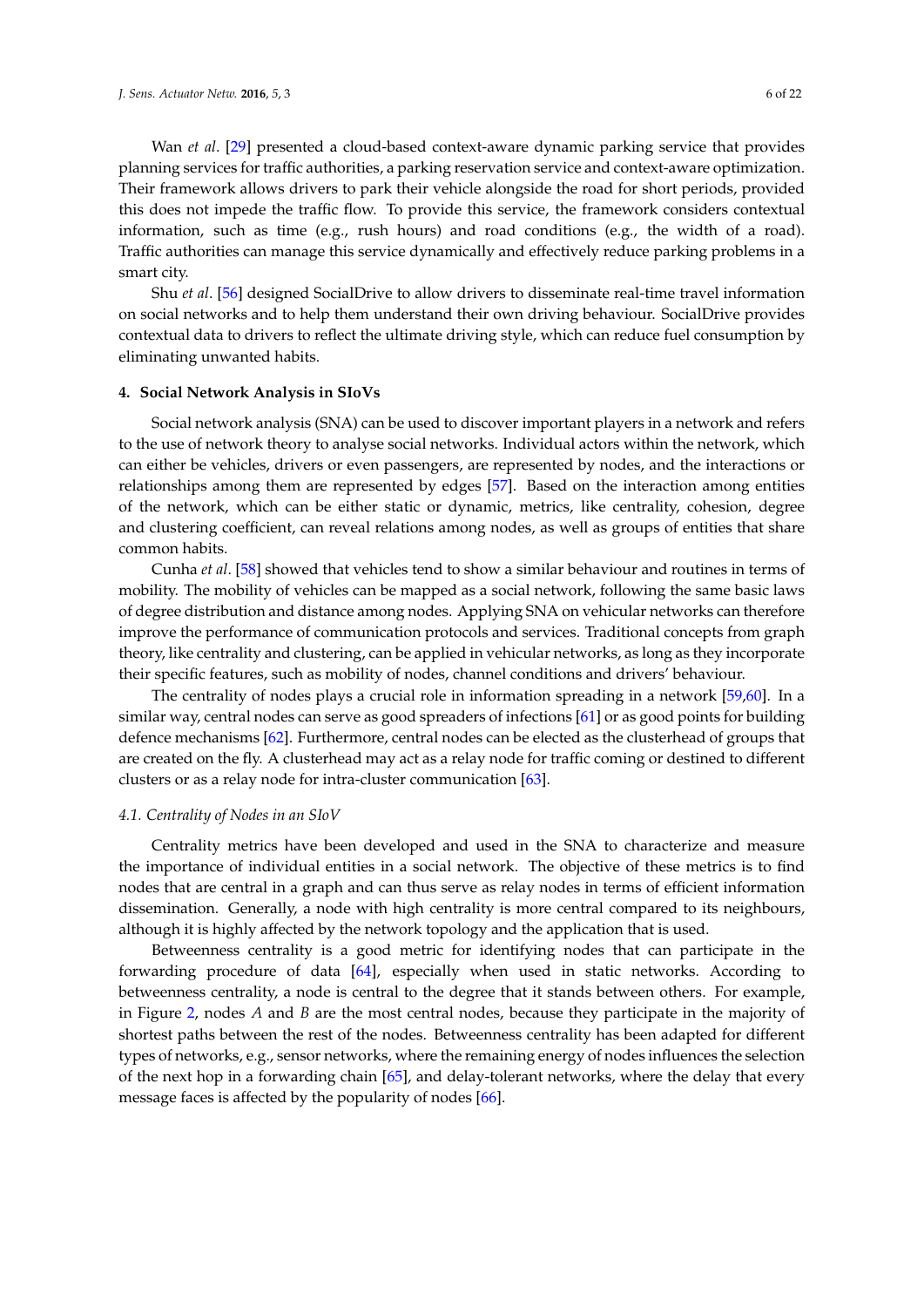<span id="page-6-0"></span>

**Figure 2.** Betweenness centrality.

In mobile *ad hoc* networks, centrality metrics represent the significance of nodes at any time instance. Daly *et al*. [\[67\]](#page-18-2) show an effective use of social network and centrality analysis in mobile networking. They derive a social routing algorithm from a combination of similarity and betweenness centrality. When the exact location of the destination node is unknown, the algorithm forwards messages to the nearest central node, thereby increasing the potential of selecting a suitable carrier of the information towards the destination.

Aside from betweenness centrality, there are similar metrics that combine graph theory with social characteristics. In degree centrality, central actors are the ones that have the most ties in the network graph. Closeness centrality focuses on how close one actor is to the other. The idea is that an actor is central if it can quickly interact with all others, and it is based on the geodesic distances among nodes. Smart vehicles that are equipped with GPS and communication capabilities can make use of closeness centrality to dynamically identify the central nodes that can be good candidates for forwarding important messages [\[68\]](#page-18-3).

Maglaras *et al.* [\[69\]](#page-18-4) proposed to rank vehicles based on the road segments that they are going to follow. They start by ranking each road segment according to how many vehicles that enter the network are going to traverse it, based on their historic data. For vehicles with no previous historic data, the shortest path in terms of distance is assumed as the preferred path. Then, each vehicle is assigned a unique ranking based on the accumulated ranking of the roads that it is going to traverse. This metric represents the significance of the node in terms of dissemination capabilities, and it ranks the importance of a node based on dynamic features, e.g., the traffic of road segments and the route of the vehicle. Following a similar approach, Bradai and Ahmed [\[70\]](#page-18-5) rank vehicles based on the relative location to their neighbours and their potential of reaching other vehicles. Based on these characteristics and inspired by SNA, they propose a new centrality metric, called dissemination capacity. The proposed ReViVprotocol adds a rebroadcaster selection module to the existing IEEE DSRC and thereby reduces the reported delay, so that real-time streaming applications become feasible.

The role of central nodes can be played by roadside units (RSUs), which are computing devices located on the roadside that provide connectivity support to passing vehicles. RSUs can be of different kinds, for example cellular base stations or wireless access points, and can provide various kinds of communication capabilities to approaching vehicles. The optimal placement of RSUs is similar to determining the central nodes in a VANET, and it has been widely investigated both for urban [\[71\]](#page-18-6) and highway [\[72\]](#page-18-7) environments. Rongxing *et al*. [\[73\]](#page-18-8) propose a novel Social-based PRivacy-preserving packet forwardING(SPRING) protocol for vehicular networks. In SPRING, the optimal locations where the RSUs must be deployed are intersections where many social interactions happen. The RSUs are used as relay nodes to assist cars in packet forwarding. Similar to this work, Huang *et al*. [\[74\]](#page-18-9) investigate the RSU optimal placement problem, taking into account location privacy parameters. The authors in [\[75\]](#page-18-10) present a density-based approach for roadside unit deployment in urban scenarios, where RSUs are placed according to the inverse proportion of vehicles densities, in order to reassure seamless connectivity to the Internet.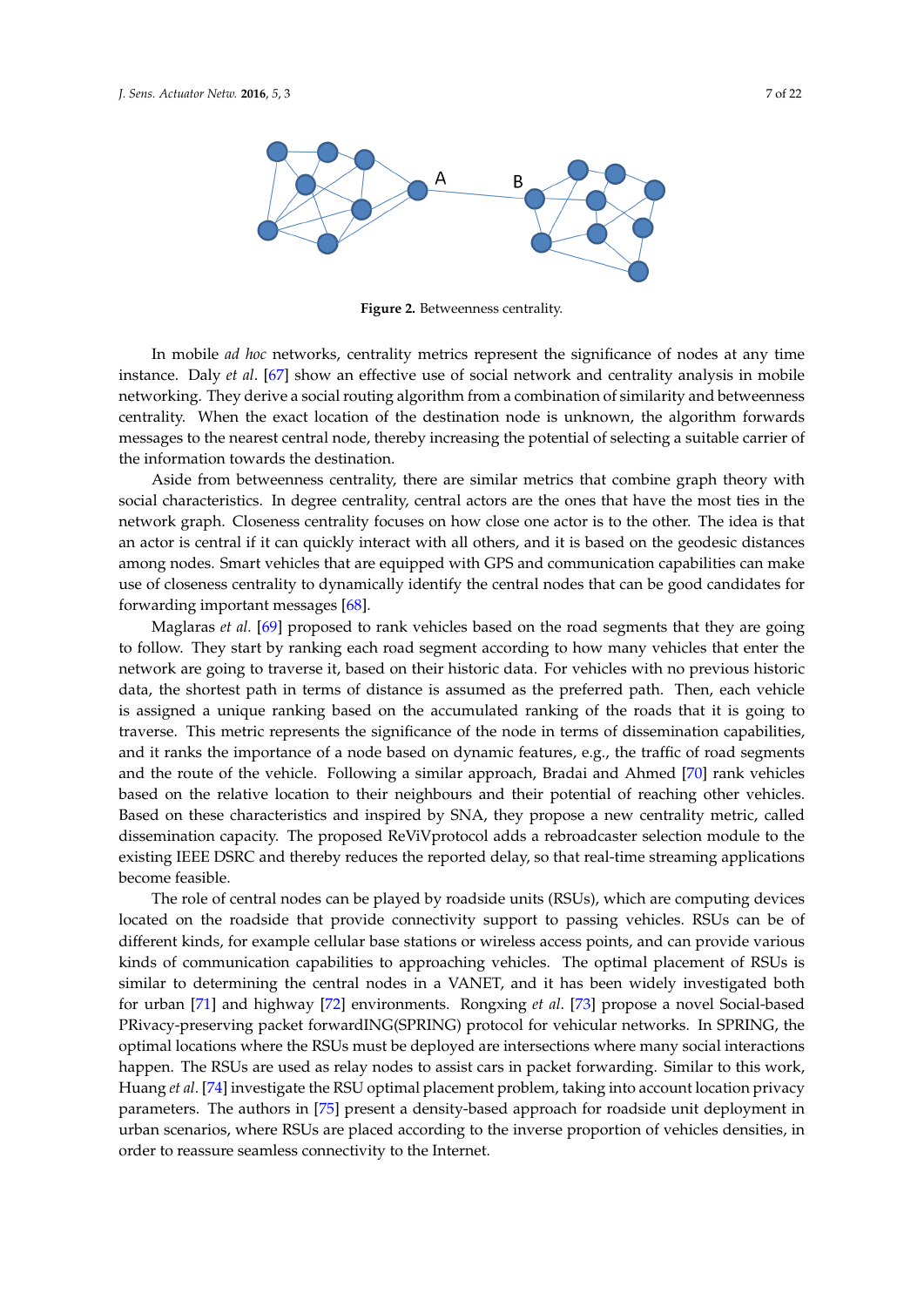### *4.2. Social Clustering of Vehicles*

Clustering is a method widely used in all kinds of networks, ranging from mobile *ad hoc* networks [\[76\]](#page-18-11) to sensor networks [\[77\]](#page-18-12). Clustering exists in different forms and can be performed using a wide range of network characteristics, bringing significant benefits to a network. For example, clustering can alleviate the problem of an overwhelming number of broadcasts in dense networks (broadcast storm) [\[78\]](#page-18-13), increasing the system throughput and improving the bit error rate. It can significantly decrease packet delays and provide better spectrum utilization in time and space. Clusters that partition the network cleverly can also allow data aggregation and increase network longevity. By creating small groups of nodes that share common characteristics, the network appears to be smaller and more stable. To form clusters, vehicles can combine LTE and DSRC communication capabilities, as shown in Figure [3.](#page-7-0) Cluster heads can perform special operations inside a cluster, such as regulation of channel use, aggregation of data, scheduling and packet routing.

<span id="page-7-0"></span>

**Figure 3.** Clustering of vehicles.

A special characteristic of a VANET environment is diversity in the mobility patterns that vehicles follow, which is based on the road network's local condition, for example reacting to traffic congestion or accidents. This characteristic makes a VANET a very dynamic network where the vehicle density exhibits large variations. Another problem that the communication between moving vehicles has arises when the receiver and the source are moving towards different directions. The problem that is called Doppler shift has attracted much attention, and many solutions have been proposed [\[79\]](#page-18-14). The authors in [\[80\]](#page-18-15) identified the key factors that affect the delivery of warning messages between vehicles, which are the radio propagation model, the density of vehicles and the roadmap. This work showcased how dynamic a VANET environment can be and how small variations in only one feature can heavily affect the performance of the network.

Having this dynamic characteristic of a VANET in mind, a good clustering method that can reassure good stability and high cluster lifetime must incorporate many different factors during both the cluster formation and cluster maintenance processes [\[63](#page-17-18)[,81\]](#page-18-16). In addition, an effective clustering method has to take into account signal fading and channel interference. Hassanabadi *et al*. [\[82\]](#page-18-17) presented APROVE, a protocol for distributed election of cluster heads using affinity propagation from a communications perspective. Maglaras *et al*. [\[81\]](#page-18-16) proposed a distributed clustering algorithm, which applies virtual forces among the nodes to form stable clusters. The applied force is relative to the current and predicted future distance among each pair of vehicles and to their relative velocities. The method assigns positive virtual forces among vehicles that move towards each other and negative forces to vehicles that follow different directions. Nodes decide whether to become cluster heads, join a nearby cluster or leave their cluster depending on their current state and the relation of the total virtual forces applied to it from its neighbours. Vegni *et al*. [\[83\]](#page-18-18) introduced a new cluster-based routing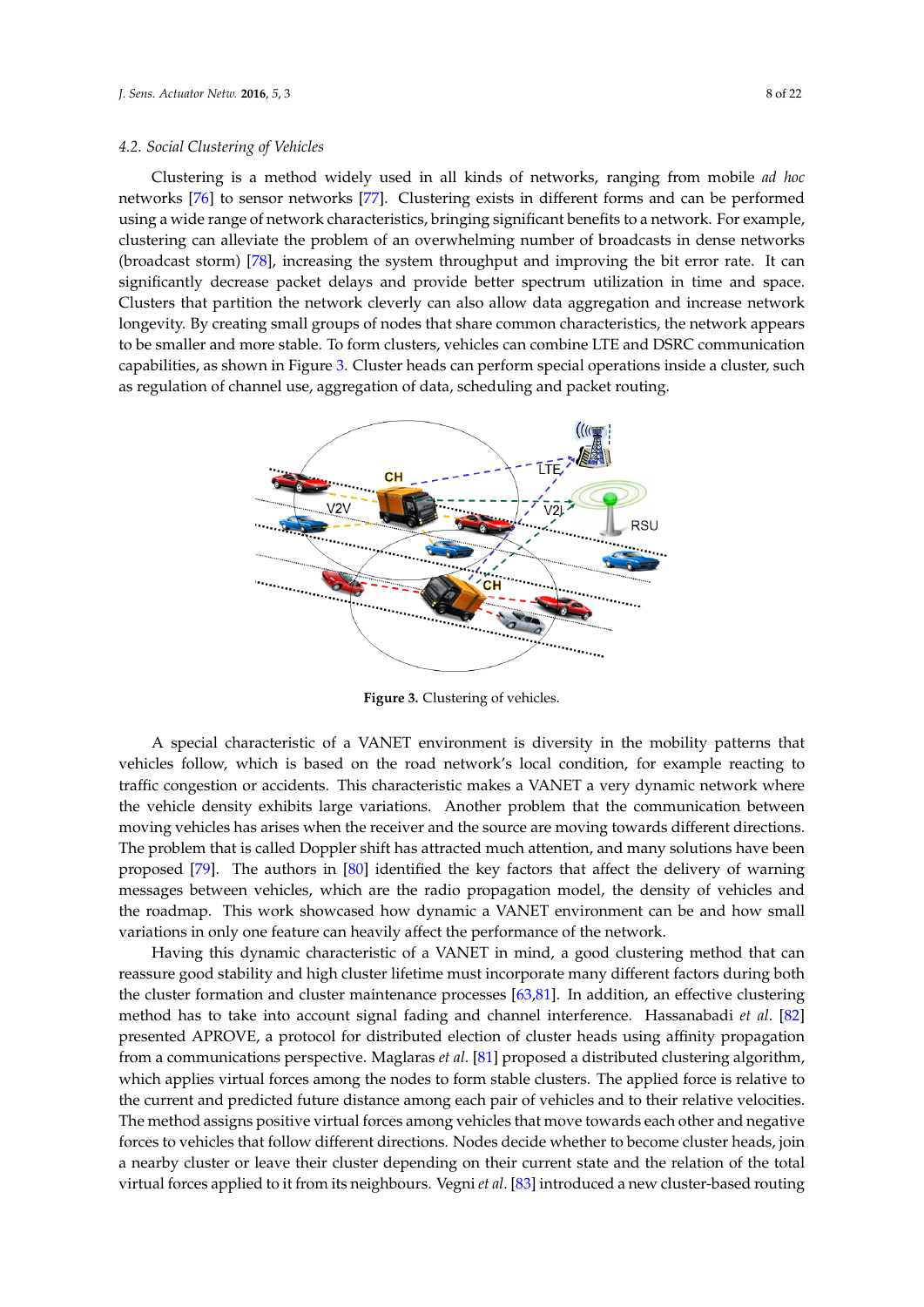protocol that reduces network overload, message duplication and packet collisions by allowing vehicles to selectively transmit messages.

When moving on the social aspect of vehicular communications, new parameters, like the frequency of interactions between entities, historical data of driver behaviour and driver habits, must be taken into account. As drivers tend to follow similar routes when moving in a city or on a highway, past mobility information can be used to build distinct social profiles of the drivers. These social profiles can become a basic characteristic to create social groups of vehicles and drivers. In [\[84\]](#page-18-19), the nodes are divided into different groups based on the regularity of contact between vehicles with fixed routes. Using the social behaviour of vehicles as a basic parameter in the clustering formation procedure, the method presented in [\[85\]](#page-19-0) manages to increase cluster stability. The social behaviour of drivers is derived from historical data that are collected from RSUs, which are deployed at critical points of the road network. To implement the proposed clustering method, the path that vehicles are likely to follow is added to every beacon message. Both methods use the routes that the vehicles follow or tend to follow as an additional parameter to form stable clusters.

A special category of clusters is platoons. Platooning describes the automated coupling of vehicles by electronic means, with the first vehicle taking control [\[86\]](#page-19-1). The lead vehicle decides the speed with which the platoon will move, while the remaining vehicles regulate their speed to follow automatically. The advantages of this scheme are higher security and improved use of resources. Large transport vehicles naturally have a high air resistance, which can be reduced through slipstream effects within a platoon. This saves fuel and helps to make better use of road space [\[87\]](#page-19-2). A platoon can consist of an arbitrary number of vehicles, and as vehicles become members of the platoon, they can also form a social network on the fly [\[88\]](#page-19-3). After the creation of the platoon, the leading vehicles can serve as the clusterhead and take over most of the communications between the platoon and the outer network (see Figure [4\)](#page-8-1).

<span id="page-8-1"></span>

**Figure 4.** A platoon of vehicles.

### <span id="page-8-0"></span>**5. SIoV Security Issues**

The security of a vehicular network is a vital aspect of an SIoV, as the compromise of a vehicle can lead to life-threatening situations, as well as a general degradation of other components that use the SIoV as part of a wider smart city infrastructure. Different from a standard computer network, a vehicular network provides a large number of distributed and heterogeneous resources and computational functionalities. The connectivity between vehicles in various geographic locations makes security a more complicated issue to solve, as is the heterogeneous nature in terms of ownership, manufacturer and, indeed, users. Social vehicular network security considers social characteristics and human behaviour [\[30\]](#page-16-8) alike. This section reviews issues of security, trust and reputation in vehicular networks with a particular focus on the social aspects.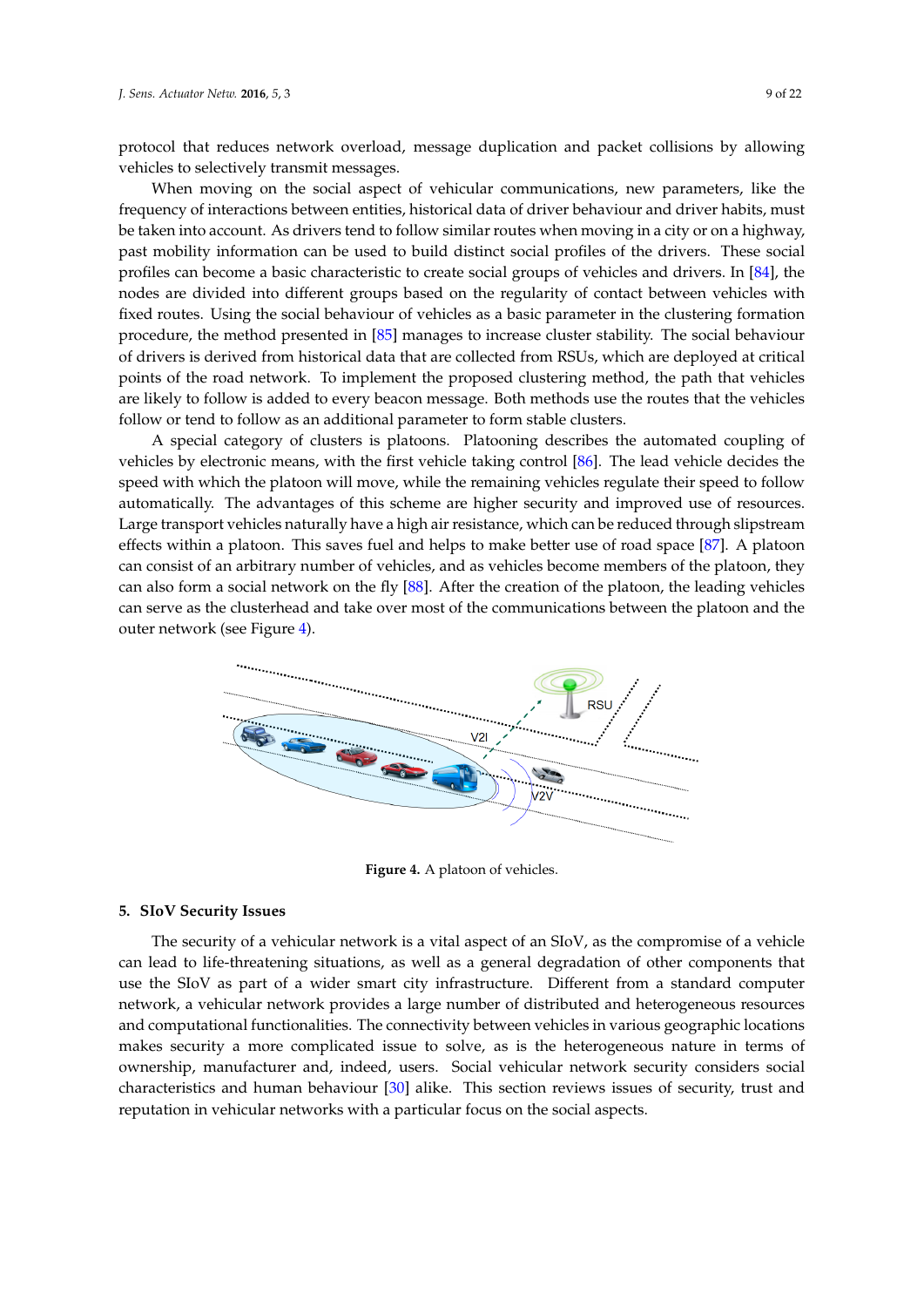#### *5.1. SIoV Threats*

Existing research of vehicular security threats considers them as a whole and has not highlighted the social aspects that have a direct impact on the security of the overall infrastructure. Raya reviewed the threats to vehicular networks and classified them into insider/outsider, malicious/rationale and active/passive [\[89\]](#page-19-4). Zeadally [\[90\]](#page-19-5) classified them into threats to availability, threats to authenticity and threats to confidentiality. In the following, we describe the main security threats and highlight some solutions for SIoV security.

### 5.1.1. Denial of Service Attack

Denial of service (DoS) attacks aim to prevent legitimate users from accessing data or services in computer networks. In vehicular networks, this attack floods and jams the traffic with large volumes of irrelevant messages that negatively impact the communication between the network's nodes, on-board units and roadside units. Because the vehicle under attack is part of the wider infrastructure of the SIoV embedded in a smart city environment, there is a large number of high-powered computing facilities in close proximity to the target. An attacker can potentially use these for jamming attacks against the target's on-board sensory equipment to counter the target vehicle's ability to identify rogue messages through corroboration with its local information sources.

The problem of DoS attacks can be addressed by using a voting scheme [\[91\]](#page-19-6). However, voting schemes may fail if the attacker can produce false identities to disguise himself [\[92\]](#page-19-7).

#### 5.1.2. False Message Injection

An insider attacker can sign a false message and broadcast it to the network. The attacker can thus manipulate the traffic flow and affect the decisions of other drivers, causing damage through traffic jams or accidents.

In vehicular networks, the notion of proof-of-relevance (PoR) has been proposed to address this issue by filtering false data via authentic consensus. PoR is based on the idea that witness vehicles provide authenticated endorsements to information about an event. The event reporter can thus prove that he/she is authentically relevant to the event [\[93\]](#page-19-8).

#### 5.1.3. Malware

Malware, such as viruses or worms, is usually introduced through outside unit software and firmware updates. Malware can infect vehicles and even allow remote adversaries to take control of individual vehicles. Remote access Trojans, paired with the advanced communication facilities that VANETs bring to the SIoV, can gain control of the internal CAN bus and disrupt essential services. Remote attacks of this form have been widely demonstrated and have shown in dummy tests to risk the safety of drivers and passengers [\[94\]](#page-19-9). Other research on malware targeting vehicles has shown that the spread of malware can be achieved through vulnerabilities in the computers used to maintain and diagnose vehicles during servicing. This has wider implications than just the infection of a single vehicle, because the spread of malicious software is taking place through a trusted service platform, potentially affecting an entire product line. As this is already possible with today's technologies, the potential for malware to spread through the SIoV is even higher, for example when a vehicle's social component receives software or firmware updates from another unknown vehicle.

Existing work proposed the person authentication system [\[95\]](#page-19-10) to ensure only the authorized user can use the vehicle. Zhang proposed a cloud-assisted vehicle malware defence framework to address the malware challenges [\[96\]](#page-19-11). A key challenge is the maintenance of up-to-date patches and signature files. While cloud-assisted frameworks can centralize some of these efforts and make the problem more manageable, the roll-out of automated patch management in a large-scale SIoV is a formidable challenge, given the heterogeneous nature of current vehicles. Other considerations are that the sophistication of advanced persistent threats (APT) is beyond what manufacturers and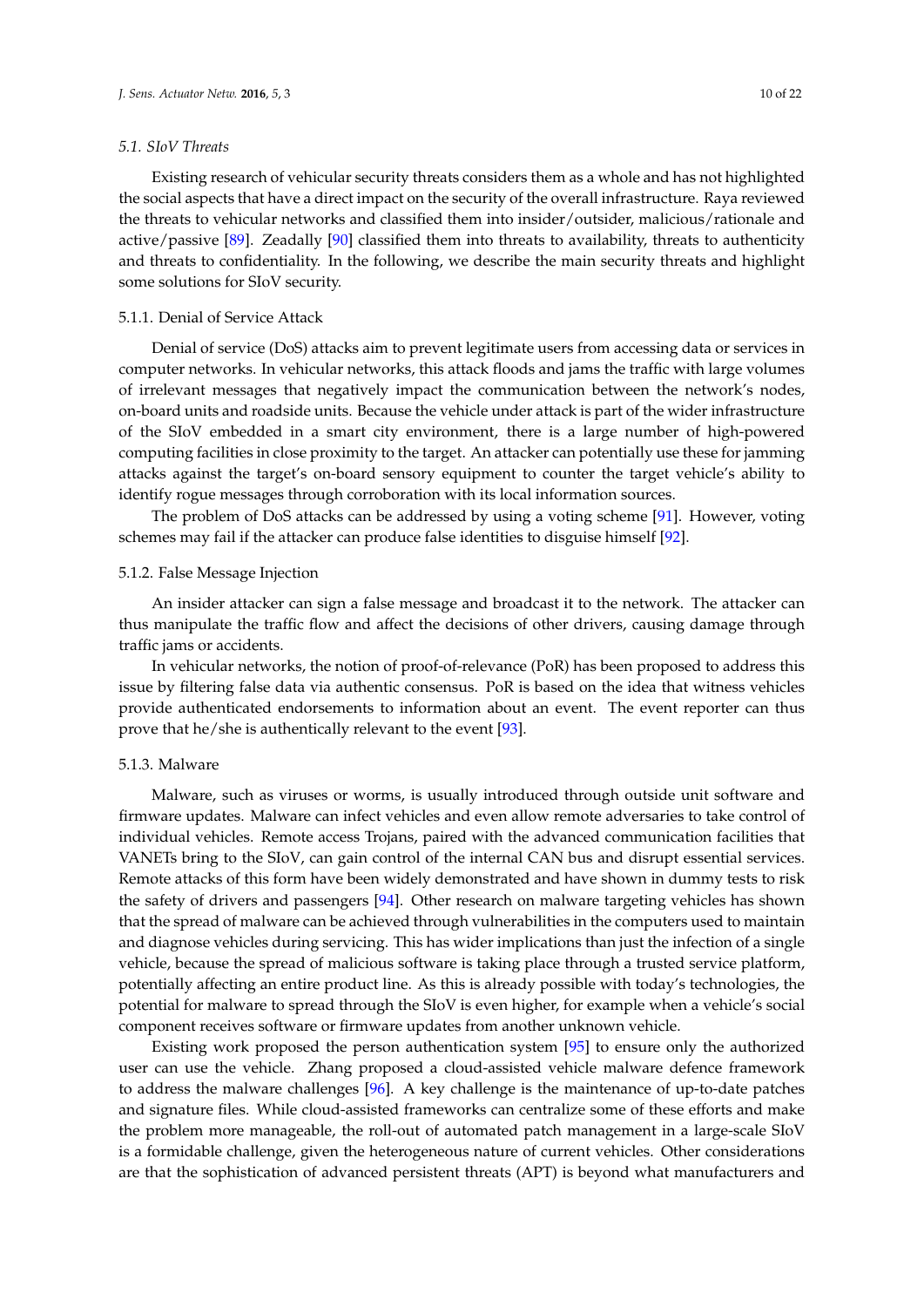infrastructure providers are prepared to or can afford to defend against. This means that the defence of individual vehicles will be left to individuals, which based on experience with currently-available ICT infrastructures, is open to a wide array of threats, including masquerading and social engineering attacks on the members of the SIoV.

# 5.1.4. Masquerading and Sybil

In a masquerading attack, a vehicle fakes its identity and pretends to be legitimate in the vehicle network. Outsiders can conduct attacks, such as injecting false messages. In a Sybil attack, the attacker generates multiple identities and pretends to be multiple legitimate vehicles concurrently. They can artificially disrupt a roadway and affect the decision making of the other drivers through smart routing systems [\[16\]](#page-15-15). In this attack mode, a vehicle can claim multiple locations at the same time, which can cause traffic chaos.

Sybil attacks can be detected using resource testing [\[97\]](#page-19-12), which assumes that vehicles have limited resources. This problem can also be address by using public key cryptography [\[98\]](#page-19-13), where vehicles are authenticated using public keys. However, these approaches are based on assumptions and have limitations in addressing Sybil attacks. Sybil attacks can be launched on the basis of a large compromised SIoV, because a bot-net that is deployed on an SIoV is difficult to defend against, as the nodes are in a constant flux of reconfiguration. Together with randomized attack patterns, this can lead to denial of service attacks against the wider smart city infrastructure through jamming of low-power sensory infrastructures or the degradation of essential monitoring services.

# 5.1.5. Impersonation Attack

In an impersonation attack, the attacker steals the identity of a legitimate vehicle and can then broadcast security messages on that vehicle's behalf. These messages can impact other drivers' decision making and create traffic problems.

Chhatwal has proposed an approach called building up secure connection along with key factors (BUCK) to detect and isolate the impersonation attack [\[99\]](#page-19-14).

# 5.1.6. Solutions and Future Directions

Tremendous research has been done in protecting vehicular networks from being attacked. These include public key infrastructure [\[100\]](#page-19-15), trusted architectures, such as the IEEE 1609.2 Security Framework [\[101\]](#page-19-16), and key management and authentication schemes [\[102\]](#page-19-17). However, less research has been conducted in the area of social vehicular network security. With the increasing integration of smart devices and vehicles, human beings will play an important role in V2V (vehicle-to-vehicle), V2R (vehicle-to-road), V2H (vehicle-to-human) and V2S (vehicle-to-sensor) interactions. This calls for new research in two directions. First, research needs to address security issues from a social perspective, such as policy making, law enforcement or security awareness training. Second, research needs to study the interaction between human agents and technical security solutions. Experience can be borrowed from social network security [\[100\]](#page-19-15), where social aspects are well researched.

# *5.2. SIoV Trust Issues*

Trust has been well studied in social networks. Golbeck introduced the concept of social trust based on sociological foundations, defining trust as "a commitment to an action based on a belief that the future actions of that person will lead to a good outcome" [\[103\]](#page-19-18). Golbeck sees social networks as platforms to build mutual trust between entities [\[104\]](#page-19-19). However, trust in a social network consisting of vehicles and drivers has not been well studied. This section reviews the trust issues in the SIoV.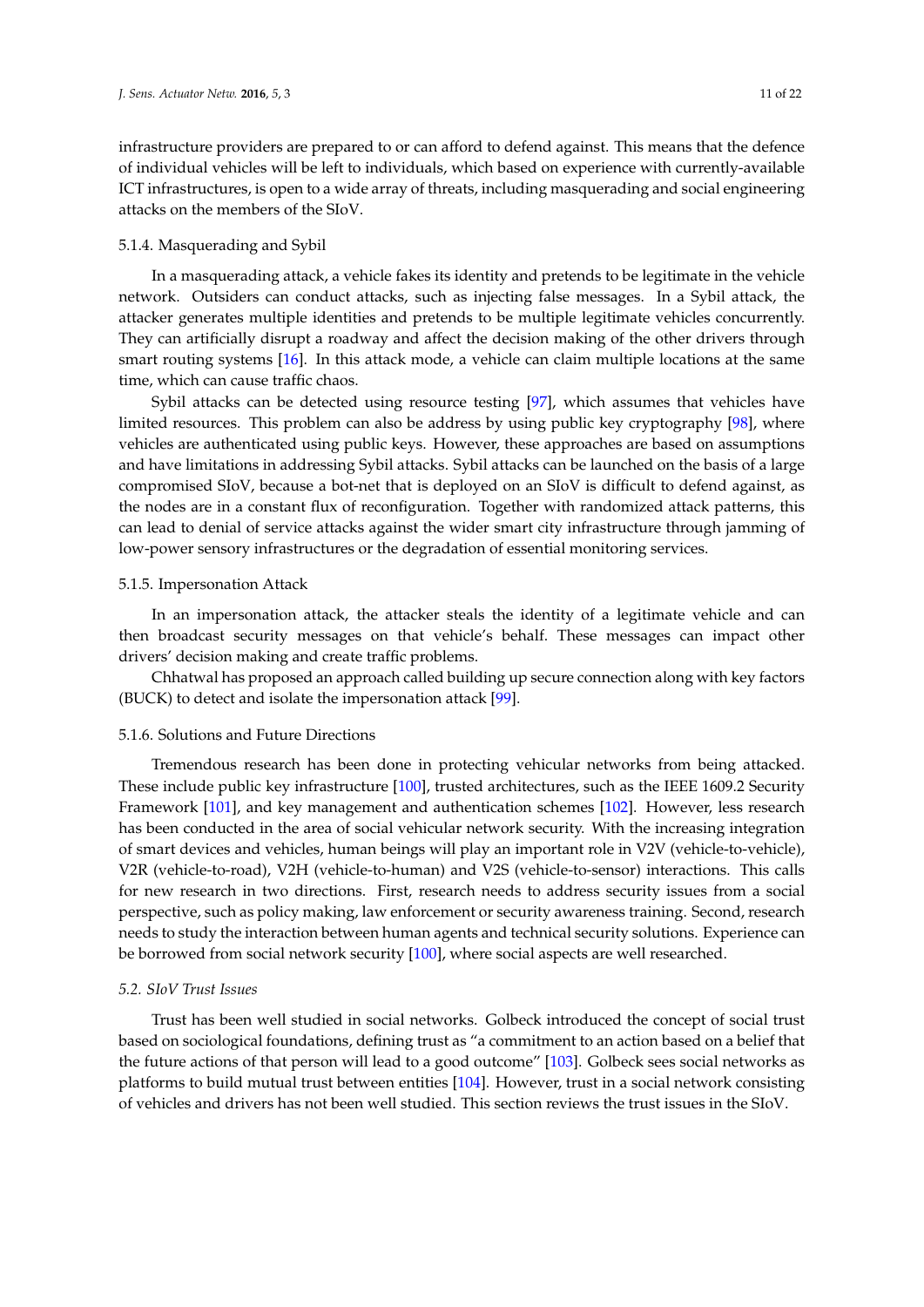Trust in the SIoV exhibits five characteristics that are different from trust in traditional social settings.

### Uncertainty

Trust in the SIoV is uncertain and dynamic. Because the SIoV is inherently dynamic, information can change rapidly, and trust may only be valid for a short period of time. When establishing trust, the SIoV needs to take into account three uncertainties caused by the SIoV's dynamic nature: the uncertainty of an entity's identity, the uncertainty of an interaction entity's behaviour (intentional or unintentional) and the uncertainty in observations. Existing work in social networks addressed this issue by expressing trust using a continuous variable instead of a discrete-valued variable, as the former can better capture the dynamic feature of the context [\[105\]](#page-19-20).

# Subjectivity

Trust in the SIoV is subjective. Our level of trust depends on how our own actions are affected by the context [\[106\]](#page-19-21). Trust decision-making thus exhibits a level of subjective probability that is difficult to predict and monitor. We face an inherent risk in vehicular networks when we make trust decisions within the SIoV. Existing work in social trust addressed this issue by proposing recommendation systems. For example, Yang proposed a recommendation system for online social networks based on Bayesian inference [\[107\]](#page-19-22). Users can share content ratings with their friends, allowing them to make informed decisions. This provides an opportunity to choose the option with the smallest level of perceived risk.

# Intransitivity

Trust in the SIoV is not always transitive. Trust is transitive when it can be extended outside the scope of the two entities who established it [\[108\]](#page-20-0). However, this is not always the case. If A trusts B and B trusts C, this does not necessarily mean that A trusts C. Trust transitivity depends on the extent to which you trust the trustee and the trustee's recommendations. As with subjectivity, research in social networks has developed recommendation systems to make trust-based recommendations by allowing users to share trust ratings with peers.

### Context Dependence

Trust in the SIoV is context-dependent. For example, A may trust B as a physician to perform medical checks (in the context of a medical situation), while A would not trust B to perform surgery (in the context of an accident). Similarly, different types of trust need to be established in an SIoV, depending on the given context. In social networks, Jøsang's subjective logic [\[109\]](#page-20-1) has been widely used to model trust networks. Cerutti uses subjective logic in a decision-making approach that considers the notion of confidence. The approach determines weights associated with trust ratings and outputs a trust degree that depends on the current interaction context [\[110\]](#page-20-2).

#### Non-Cooperativeness

Trust in the SIoV is not always cooperative. Trust decisions are usually made cooperatively between different entities. However, not all entities in an SIoV are cooperative. Entities may refuse to cooperate for selfish or malicious reasons. Existing work in social networks aims to separate selfish entities once they are detected and encourages altruistic behaviours with incentive mechanisms. Cho [\[111\]](#page-20-3) researched the trade-off between selfish and altruistic behaviours in terms of a node's individual welfare, for example saving energy, and global welfare, for example achieving a goal with adequate service availability.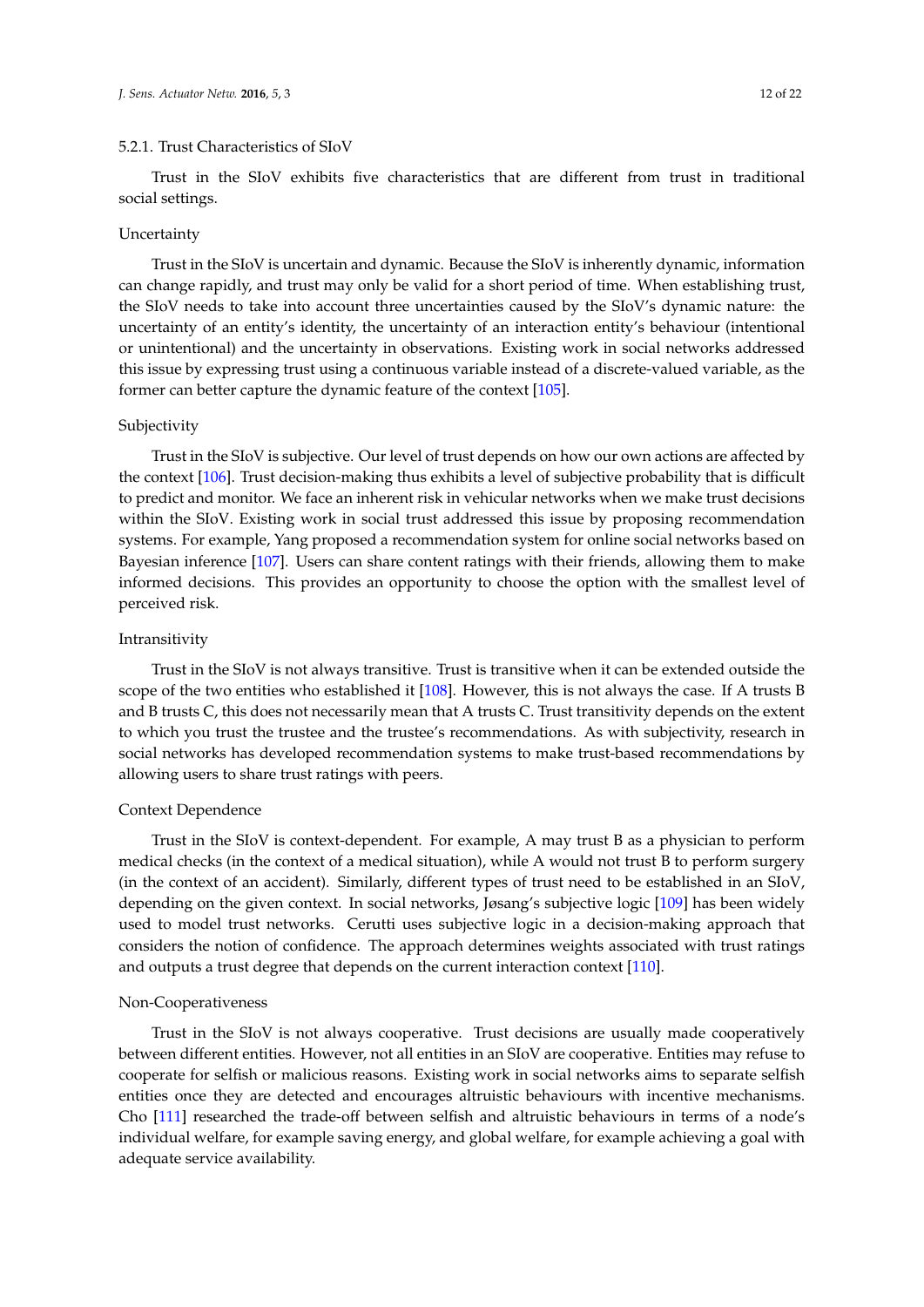# 5.2.2. Trust and Reputation

Reputation management is part of trust management. Although the concepts of trust and reputation are often used interchangeably, they are subtly different. Trust is active and indicates whether an entity believes in the trust quality of a peer. Reputation is passive and indicates an opinion about an entity. A reputation system is further classified as positive reputation and negative reputation. Positive entity behaviour is recorded in positive reputation systems, and negative entity behaviour is recorded in negative reputation systems [\[105\]](#page-19-20). The authors in [\[112\]](#page-20-4) present a cooperative neighbour position verification mechanism based on V2V communications among vehicles; it can mitigate the impact of adversary users by excluding malicious nodes from the packet routing mechanism. The aim of the reputation system in the SIoV is to establish trust values for each entity in the SIoV, providing information for other entities to make trust-based decisions. It provides information on whether a peer is trustworthy or not, encourages peers to participate in a trustworthy way and isolates untrustworthy peers from acting in the process. Experience can be borrowed from reputation and trust management in social networks to support trust-based decision-making in the SIoV [\[113\]](#page-20-5).

Another aspect of the use of trust and reputation within a SIoV is related to the length of interactions between peers in the network. Most work on trust assumes that peers build and establish trust through a number of interactions and that trust can be verified eventually to influence future interactions or recommendations for that peer. While these assumptions hold in the context of electronic transactions and service provisions, they are more difficult to assess in the highly dynamic, reactive environment of the SIoV. In addition, many reputation-based systems rely on the predictability, rationality and repetition of behaviours. In a targeted cyber-attack scenario, these assumptions do not necessarily hold, especially if a malware's spread affects a large number of vehicles in a platoon.

In sum, trust is a multidimensional concept. Trust-based management and decision making in SIoV faces big challenges. Trust establishment needs to address the trust characteristics of the SIoV. Future work should also focus on how to adapt the trust decision frameworks, models and systems in social networks to address similar issues in the SIoV.

# <span id="page-12-0"></span>**6. SIoV Privacy Issues**

The SIoV enables social interactions among vehicles and drivers and thus incorporates features of both vehicular networks and social networks. Both types of networks raise important privacy issues that need to be considered in the context of the SIoV. In this section, we review these privacy issues, discuss privacy-enhancing technologies for the SIoV and highlight research questions that need to be addressed to make SIoVs viable.

### *6.1. Privacy in Vehicular Networks*

The main privacy issue in vehicular networks is location privacy [\[114\]](#page-20-6). Vehicles in a vehicular network broadcast unencrypted messages that contain a vehicle identifier along with the vehicle's location, speed and heading. In many cases, these data can be linked to the driver's identity. Using these data, a system that is ultimately designed to offer safety and comfort applications to drivers can be abused by third parties, such as employers, insurance companies or criminal organizations to track individuals [\[115\]](#page-20-7). This tracking can reveal sensitive locations, such as home or work locations, along with the time and duration of each visit [\[116\]](#page-20-8), effectively allowing one to infer the detailed behavioural profiles of drivers.

It is important to note that the location privacy requirements of participants in vehicular networks can conflict with authentication requirements. Because messages in vehicular networks can contain information about safety-critical events, recipients of messages need to make sure that messages have been sent by a trustworthy source before acting on them [\[117\]](#page-20-9). If this is realized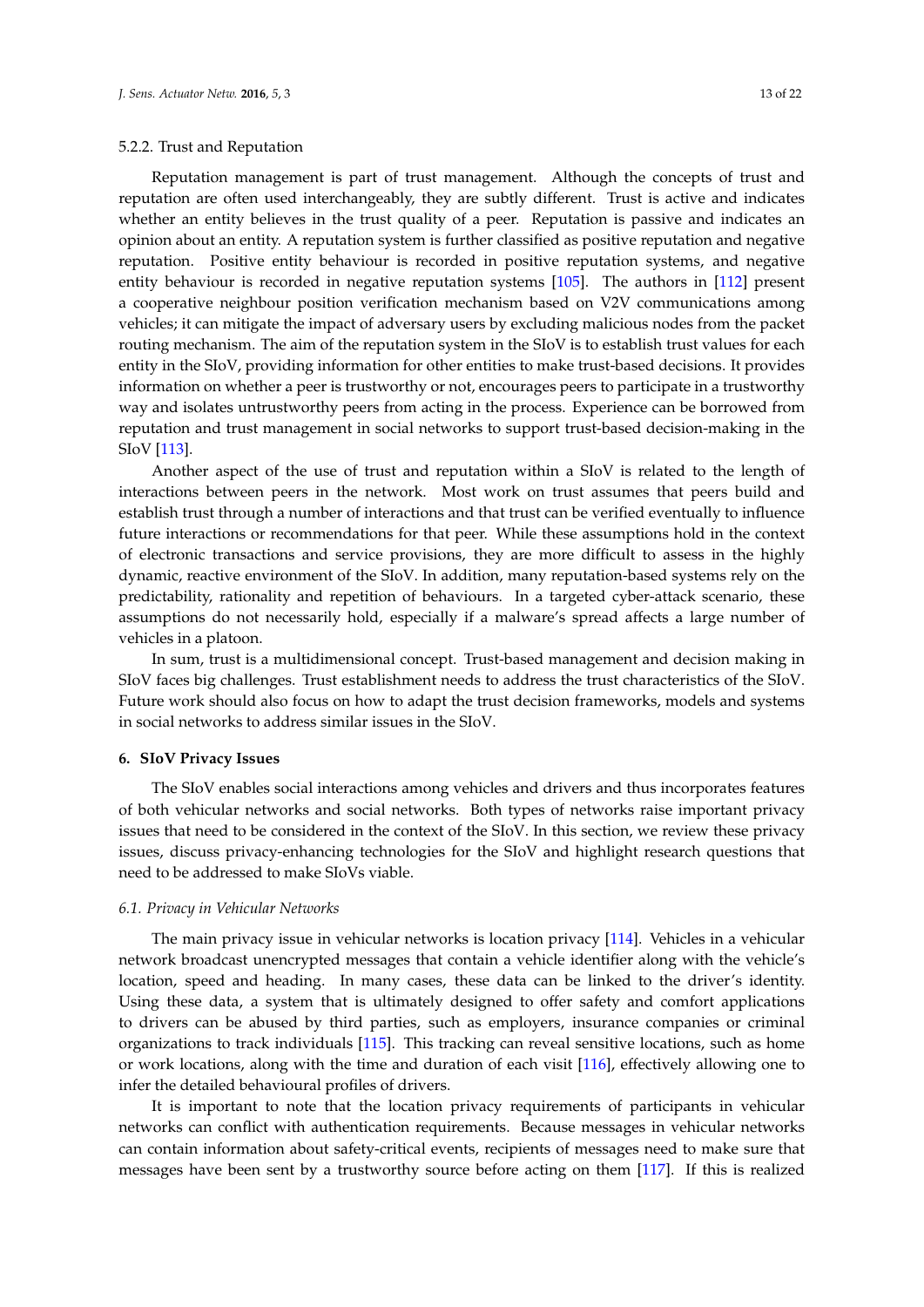by strong authentication of message senders, the vehicular network cannot provide privacy at the same time.

Therefore, privacy-preserving solutions for vehicular networks often rely on pseudonyms. A pseudonym takes the place of a vehicle identifier, and it should not be possible to link pseudonyms to the real identifier. Because it can be desirable to allow authorities to find the real origin of a message, for example when misbehaviour has been detected, cryptographic schemes have been designed to provide privacy against ordinary participants, but allow authorities to revoke privacy [\[118\]](#page-20-10). To protect against tracking attacks, pseudonyms need to be exchanged frequently, and it is important to ensure that successive pseudonyms cannot be linked to each other [\[119\]](#page-20-11). Methods to achieve this unlinkability of pseudonyms include mix zones [\[120\]](#page-20-12) and silent periods [\[121\]](#page-20-13). Recently, a new method that guarantees anonymity while at the same time spotting and revoking malicious users of a VANET is introduced [\[122\]](#page-20-14).

# *6.2. Privacy in Social Networks*

Privacy issues in social networks include identity theft, stalking, the possibility to create digital dossiers about participants and inadvertent publication of information that was intended to remain private [\[123\]](#page-20-15). This is exacerbated by the fact that many social networks have overly complex privacy policies and do not promote available privacy controls to users [\[124\]](#page-20-16). In addition, even when users choose to keep most of their information private, several attacks have shown that it is possible to infer sensitive attributes despite restrictive privacy settings [\[125,](#page-20-17)[126\]](#page-20-18). This is made worse by the fact that information about a user is often revealed by the user's friends and family, resulting in a situation of interdependent privacy, *i.e.*, where a user's privacy depends on other people [\[127\]](#page-20-19).

Privacy towards the provider of a social network can be achieved by encrypting all information that a user posts to the social network. Several approaches have been proposed that add encryption to existing social networks without requiring the consent or participation of the provider and without affecting the usability of the social network [\[128–](#page-21-0)[130\]](#page-21-1).

Another privacy concern in social networks is link privacy, *i.e.*, the privacy of relationships between users. Link privacy aims to hide the type and existence of social relationships. This is important because it is possible to re-identify anonymous users in a social network graph [\[131\]](#page-21-2) and to infer global relationship information by subverting a limited number of user accounts [\[132\]](#page-21-3). Mitigation strategies against attacks on link privacy aim to make attacks more expensive and rely on the network provider to implement them [\[133\]](#page-21-4).

# *6.3. Privacy-Enhancing Technologies for the SIoV*

Combining privacy issues from social networks and vehicular networks, it is easy to see some of the privacy issues that will affect the SIoV. In particular, we envision three risks. First, the privacy threats against social and vehicular networks will become accessible to a wider range of adversaries. For example, it will be possible to eavesdrop on information about social networks via wireless vehicular transmissions, and it will be possible to find location information via online social networks. Second, the information available today will be augmented in two directions: social network profiles will be combined with ubiquitous geo-tagging, and vehicular network messages will be combined with information about a driver's preferences and behaviour. This will allow the inference of much more detailed driver profiles, which can be exploited for marketing or surveillance. Third, it is unclear how privacy policies can be effectively conveyed to a driver in a vehicle and how privacy controls may be offered to drivers. This may lead to even more inaccessible privacy policies and less accessible privacy controls than with today's social networks [\[124\]](#page-20-16).

To counter these risks, privacy-enhancing technologies for the SIoV are needed. To date, there are very few approaches in the literature that specifically target SIoVs. Most notably, the proposed SIoV architecture in [\[20\]](#page-15-19) attempts to address privacy issues. However, their approach has three weaknesses. First, their approach relies on cloud storage, which means that the privacy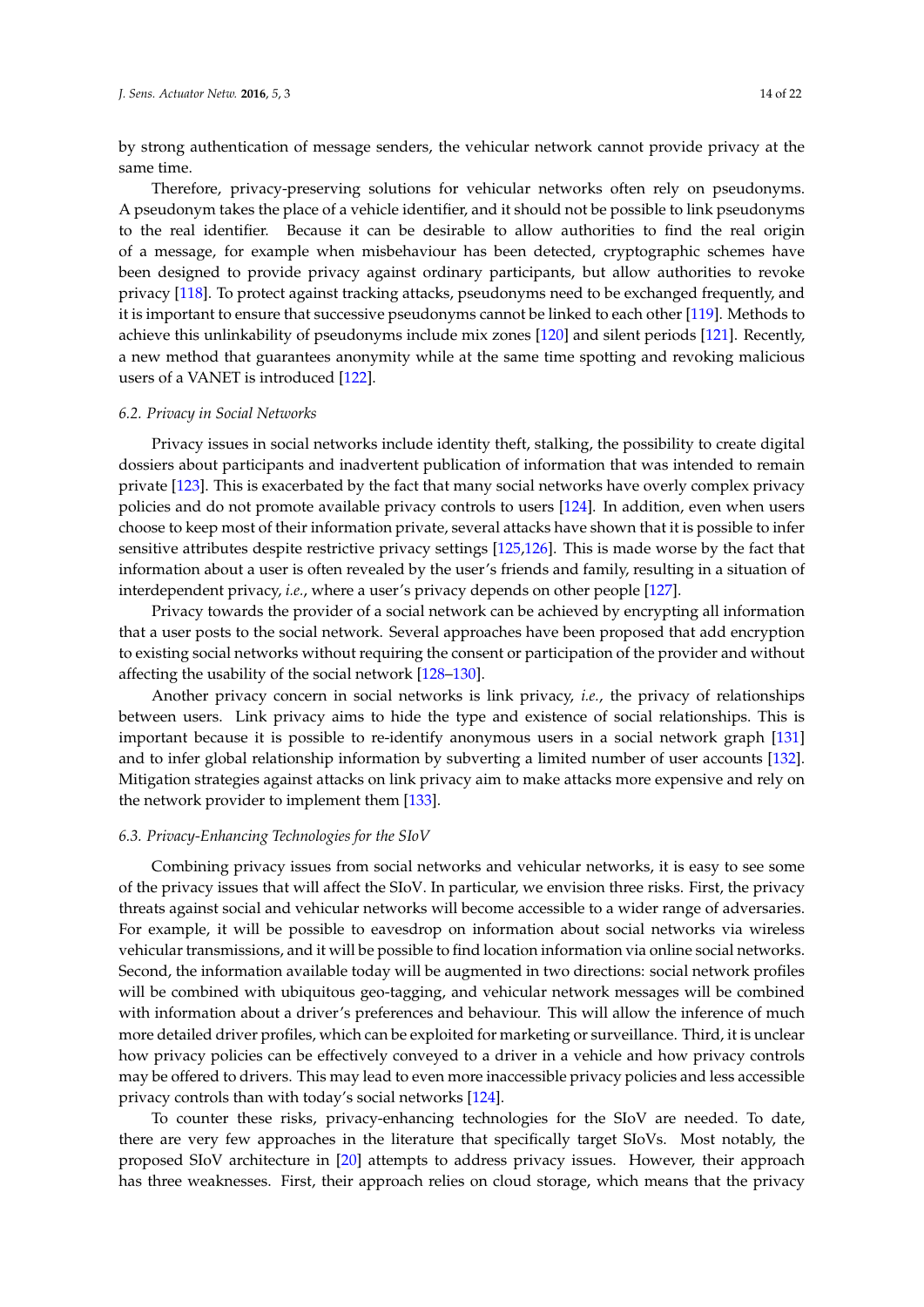issues associated with cloud computing apply, for example data privacy both towards the cloud provider and the provider's other customers [\[134\]](#page-21-5). Second, the privacy protection proposed in their architecture consists of tagging all messages with a privacy value (public, private and protected). This policy-based protection depends on whether the recipient of a message honours the transmitted privacy value and is ineffective against most adversaries. Third and most importantly, it does not include technical privacy protections, such as cryptographic means.

Future privacy-enhancing technologies for SIoVs should be based on proven privacy-enhancing technologies for social networks and vehicular networks. New privacy-enhancing technologies and those resulting from combinations of existing technologies need to be evaluated thoroughly to make sure that they provide an adequate amount of privacy. Because the SIoV is a combination of social and vehicular networks, evaluations need to use a selection of privacy metrics from both domains [\[135,](#page-21-6)[136\]](#page-21-7).

# **7. Conclusions**

In this article, we surveyed the key concepts of the Social Internet of Vehicles (SIoV), a new type of network that enables social interactions between vehicles, drivers and passengers in the Internet of Vehicles. More specifically, we reviewed enabling technologies and key components of the SIoV and presented context-aware SIoV applications that can be deployed in a smart city. Three main components were introduced that include next-generation vehicles, vehicle context-awareness and SIoV context-awareness applications. Context-aware systems allow vehicles to adapt their behaviour as per the contextual information gathered from different subsystems, such as sensing, reasoning and acting. Several context-aware frameworks are available that support high-level context-aware applications design. Future work should enhance the context-aware systems by adapting existing frameworks and incorporating context-aware applications from different vendors.

We also identified the types of interactions that can happen between vehicles, drivers and passengers and discussed how social network analysis methods can be used to improve the operation of an SIoV. Using historical data of drivers, vehicles that are moving in a road network can be ranked in terms of their social behaviour. Ranking of vehicles can be used in order to perform efficient message dissemination by selecting the nodes that follow populated roads, so as to alleviate the broadcast storm problem. In order to cope with the interference caused by flooding of messages, clustering of vehicles can also be used, where the social characteristics of the drivers can help in the creation of more stable and robust clustering formations. Combined communication capabilities along with social behaviour of the vehicles can facilitate eco-routing and dynamic charging of electric vehicles. Established social metrics, like degree or betweenness centrality, finally, can be modified in order to cope with the dynamic environment of a vehicular network and provide efficient tools for facilitating the communication among the nodes. Future work should focus on the development of new social metrics that can be dynamic and also able to rank in an efficient manner different entities that co-exist in an SIoV; smart vehicles, passengers, road users and drivers.

Finally, we discussed the issues of security, trust and privacy that SIoVs faces and highlighted how existing security solutions can be applied to these highly dynamic networks. Current security solutions place an imbalanced focus on technical aspects over social aspects. However, with the integration of smart devices and vehicles, the human aspect has become vital. Future research should address the social perspective of security and the interaction between human agents and technical solutions. Trust has been well studied in social networks, but less work can be found in the SIoV. Trust in the SIoV has demonstrated five different characteristics, which are uncertainty, subjectivity, intransitivity, context dependency and non-cooperativeness. Future work should focus on the adaption of the trust decision frameworks, models and systems in social networks, addressing the trust characteristics of the SIoV. Future privacy-enhancing technology in SIoV should be based on existing work for both social networks and vehicular networks. Privacy metrics from both domains need to be considered in order to thoroughly evaluate the upcoming SIoV privacy technologies.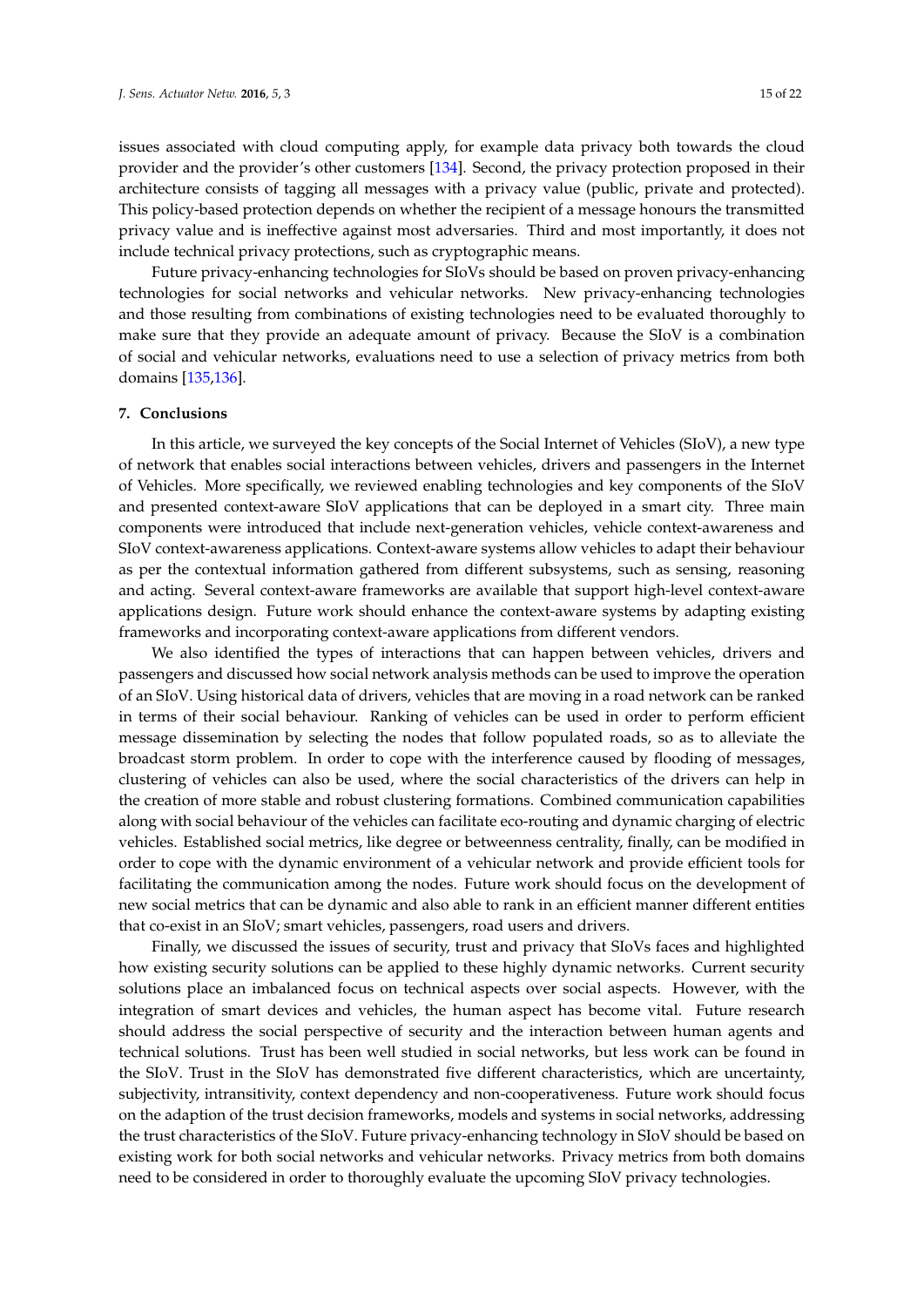**Conflicts of Interest:** The authors declare no conflict of interest.

# **References**

- <span id="page-15-0"></span>1. Caragliu, A.; Del Bo, C.; Nijkamp, P. Smart cities in Europe. *J. Urban Technol.* **2011**, *18*, 65–82.
- <span id="page-15-1"></span>2. Ishida, T.; Isbister, K. *Digital Cities: Technologies, Experiences, and Future Perspectives*; Number 1765; Springer Science & Business Media: Berlin, Germany, 2000.
- <span id="page-15-2"></span>3. Xiong, Z.; Sheng, H.; Rong, W.; Cooper, D.E. Intelligent transportation systems for smart cities: A progress review. *Sci. China Inf. Sci.* **2012**, *55*, 2908–2914.
- <span id="page-15-3"></span>4. Bowerman, B.; Braverman, J.; Taylor, J.; Todosow, H.; von Wimmersperg, U. The vision of a smart city. In Proceedings of the 2nd International Life Extension Technology Workshop, Paris, France, 28 September 2000; Volume 28.
- <span id="page-15-4"></span>5. Su, K.; Li, J.; Fu, H. Smart city and the applications. In Proceedings of the 2011 International Conference on Electronics, Communications and Control (ICECC), Zhejiang, China, 9–11 September 2011; pp. 1028–1031.
- <span id="page-15-5"></span>6. Hollands, R.G. Will the real smart city please stand up? Intelligent, progressive or entrepreneurial? *City* **2008**, *12*, 303–320.
- <span id="page-15-6"></span>7. El-Hoiydi, A.; Decotignie, J.D. WiseMAC: An ultra low power MAC protocol for the downlink of infrastructure wireless sensor networks. In Proceedings of the Ninth International Symposium on Computers and Communications (ISCC 2004), Alexandria, Egypt, 28 June–1 July 2004; Volume 1, pp. 244–251.
- <span id="page-15-7"></span>8. Perkins, C.E. *Ad Hoc Networking*; Addison-Wesley Professional; Addison-Wesley: Boston, MA, USA, 2008.
- <span id="page-15-8"></span>9. Caballero-Gil, P.; Caballero-Gil, C.; Molina-Gil, J. How to build vehicular ad-hoc networks on smartphones. *J. Syst. Architect.* **2013**, *59*, 996–1004.
- <span id="page-15-9"></span>10. Liu, B.; Liu, Z.; Towsley, D. On the capacity of hybrid wireless networks. In Proceedings of the Twenty-Second Annual Joint Conference of the IEEE Computer and Communications on IEEE Societies (INFOCOM 2003), San Francisco, CA, USA, 30 March–3 April 2003; Volume 2, pp. 1543–1552.
- <span id="page-15-10"></span>11. Wang, M.; Shan, H.; Lu, R.; Zhang, R.; Shen, X.; Bai, F. Real-time path planning based on hybrid-VANET-enhanced transportation system. *IEEE Trans. Veh. Technol.* **2014**, *64*, 1664–1678.
- <span id="page-15-11"></span>12. Tornell, S.M.; Patra, S.; Calafate, C.T.; Cano, J.C.; Manzoni, P. GRCBox: Extending smartphone connectivity in vehicular networks. *Int. J. Distrib. Sens. Netw.* **2015**, *2015*, 478064.
- <span id="page-15-12"></span>13. Marquez-Barja, J.M.; Ahmadi, H.; Tornell, S.M.; Calafate, C.; Cano, J.; Manzoni, P.; Da Silva, L. Breaking the vehicular wireless communications barriers: Vertical handover techniques for heterogeneous networks. *IEEE Trans. Veh. Technol.* **2014**, *64*, 5878–5890.
- <span id="page-15-13"></span>14. Gubbi, J.; Buyya, R.; Marusic, S.; Palaniswami, M. Internet of Things (IoT): A vision, architectural elements, and future directions. *Future Gener. Comput. Syst.* **2013**, *29*, 1645–1660.
- <span id="page-15-14"></span>15. Joerer, S.; Bloessl, B.; Huber, M.; Jamalipour, A.; Dressler, F. Demo: Simulating the impact of communication performance on road traffic safety at intersections. In Proceedings of the 20th Annual International Conference on Mobile Computing and Networking, Maui, HI, USA, 7–11 September 2014; pp. 287–290.
- <span id="page-15-15"></span>16. Maglaras, L.A.; Basaras, P.; Katsaros, D. Exploiting vehicular communications for reducing  $CO_2$  emissions in urban environments. In Proceedings of the 2013 International Conference on Connected Vehicles and Expo (ICCVE), Las Vegas, NV, USA, 2–6 December 2013; pp. 32–37.
- <span id="page-15-16"></span>17. Cheng, H.T.; Shan, H.; Zhuang, W. Infotainment and road safety service support in vehicular networking: From a communication perspective. *Mech. Syst. Signal Process.* **2011**, *25*, 2020–2038.
- <span id="page-15-17"></span>18. Gruyer, D.; Belaroussi, R.; Revilloud, M. Accurate lateral positioning from map data and road marking detection. *Expert Syst. Appl.* **2016**, *43*, 1–8.
- <span id="page-15-18"></span>19. Atzori, L.; Iera, A.; Morabito, G.; Nitti, M. The Social Internet of Things (SIoT)—When social networks meet the internet of things: Concept, architecture and network characterization. *Comput. Netw.* **2012**, *56*, 3594–3608.
- <span id="page-15-19"></span>20. Alam, K.; Saini, M.; El Saddik, A. Toward social internet of vehicles: Concept, architecture, and applications. *IEEE Access* **2015**, *3*, 343–357.
- <span id="page-15-20"></span>21. Alam, K.M.; Saini, M.; Saddik, A.E. Workload model based dynamic adaptation of social internet of vehicles. *Sensors* **2015**, *15*, 23262–23285.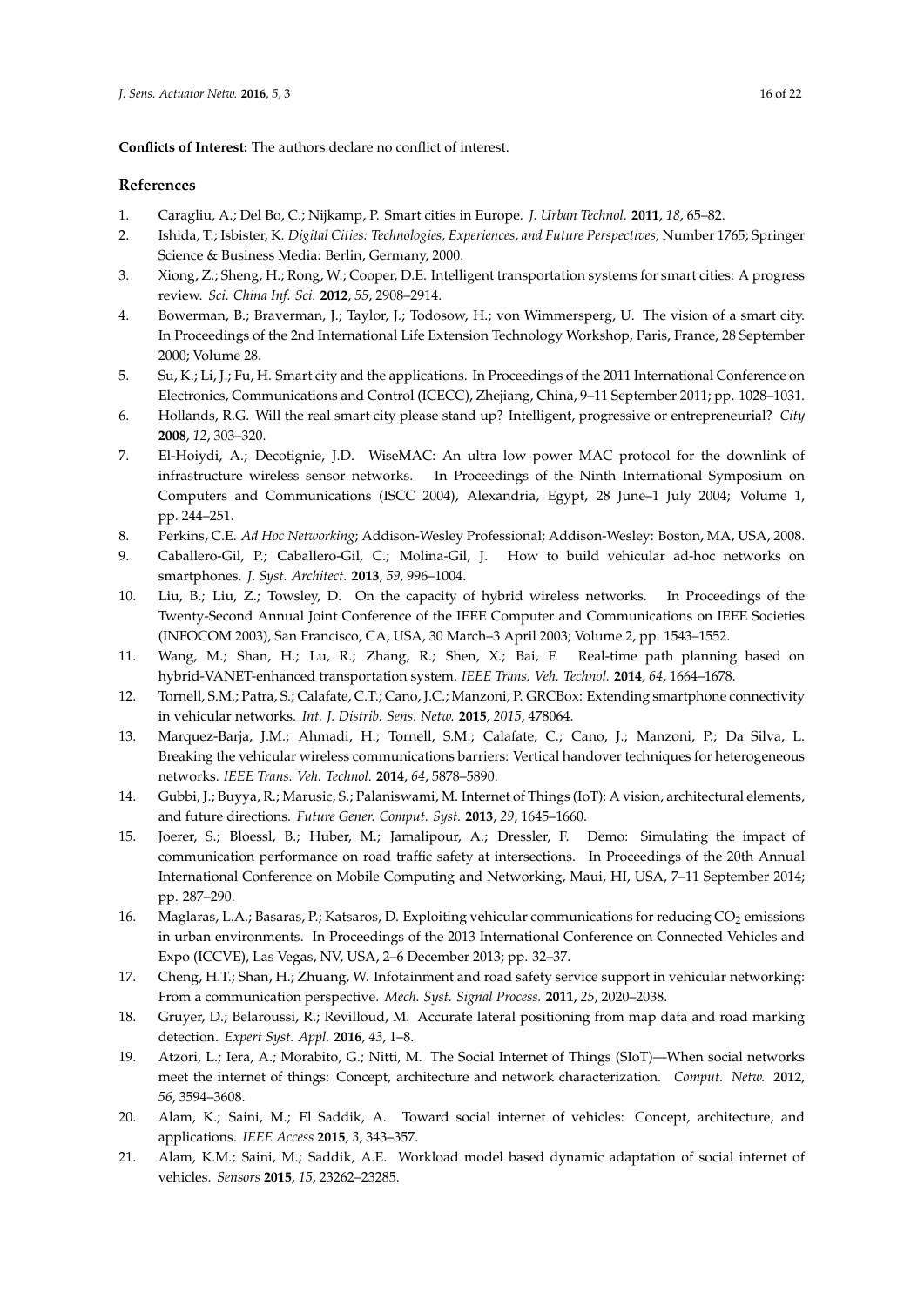- <span id="page-16-0"></span>22. Nitti, M.; Girau, R.; Floris, A.; Atzori, L. On adding the social dimension to the internet of vehicles: Friendship and middleware. In Proceedings of the 2014 IEEE International Black Sea Conference on Communications and Networking (BlackSeaCom), Odessa, Ukraine, 27–30 May 2014; pp. 134–138.
- <span id="page-16-1"></span>23. Luan, T.; Lu, R.; Shen, X.; Bai, F. Social on the road: Enabling secure and efficient social networking on highways. *IEEE Wirel. Commun.* **2015**, *22*, 44–51.
- <span id="page-16-2"></span>24. Schwarz, C.; Thomas, G.; Nelson, K.; McCrary, M.; Sclarmann, N.; Powell, M. *Towards Autonomous Vehicles*; Technical Report 25-1121-0003-117; Mid-America Transportation Center, Lincoln, NE, USA, 2013.
- <span id="page-16-3"></span>25. Squatriglia, C. Ford's Tweeting Car Embarks on American Journey 2.0. Wired. 2010. Available online: http://www.wired.com/2010/05/ford-american-journey/ (accessed on 15 January 2016).
- <span id="page-16-4"></span>26. Sha, W.; Kwak, D.; Nath, B.; Iftode, L. Social vehicle navigation: Integrating shared driving experience into vehicle navigation. In Proceedings of the 14th Workshop on Mobile Computing Systems and Applications, Jekyll Island, GA, USA, 26–27 February 2013.
- <span id="page-16-5"></span>27. Smaldone, S.; Han, L.; Shankar, P.; Iftode, L. RoadSpeak: Enabling voice chat on roadways using vehicular social networks. In Proceedings of the 1st Workshop on Social Network Systems, Glasgow, UK, 1 April 2008; pp. 43–48.
- <span id="page-16-6"></span>28. Leggett, T. Porsche Concept Challenges Tesla and Posts to Social Media. Available online: http://www. bbc.co.uk/news/technology-34263592 (accessed on 15 January 2016).
- <span id="page-16-7"></span>29. Wan, J.; Zhang, D.; Zhao, S.; Yang, L.; Lloret, J. Context-aware vehicular cyber-physical systems with cloud support: Architecture, challenges, and solutions. *IEEE Commun. Mag.* **2014**, *52*, 106–113.
- <span id="page-16-8"></span>30. Vegni, A.; Loscri, V. A Survey on Vehicular Social Networks. *IEEE Commun. Surv. Tutor.* **2015**, *17*, 2397–2419.
- <span id="page-16-9"></span>31. Al-Sultan, S.; Al-Doori, M.M.; Al-Bayatti, A.H.; Zedan, H. A comprehensive survey on vehicular ad hoc network. *J. Netw. Comput. Appl.* **2014**, *37*, 380–392.
- <span id="page-16-10"></span>32. Vegni, A.M.; Biagi, M.; Cusani, R. *Smart Vehicles, Technologies and Main Applications in Vehicular Ad Hoc Networks*; INTECH Open Access Publisher: Rijeka, Croatia, 2013.
- <span id="page-16-11"></span>33. Silberg, G.; Wallace, R. *Self-Driving Cars: The Next Revolution*; Technical Report; KPMG: Amstelveen, The Netherlands, 2012.
- <span id="page-16-12"></span>34. SAE On-Road Automated Vehicle Standards Committee. *Taxonomy and Definitions for Terms Related to On-Road Motor Vehicle Automated Driving Systems*; Technical Report J3016\_201401; SAE: Hong Kong, China, 2014.
- <span id="page-16-13"></span>35. Mercedes-Benz UK Ltd. Saloon—Specs, Prices & Offers. Available online: http://www2.mercedesbenz.co.uk/content/unitedkingdom/mpc/mpc\_unitedkingdom\_website/en/home \_mpc/passengercars /home/new\_cars/models/s-class/\_w222.flash.html (accessed on 15 January 2016).
- <span id="page-16-14"></span>36. BMW of North America. BMW I Overview—BMW North America. Available online: http://www. bmwusa.com/bmw/BMWi (accessed on 15 January 2016).
- <span id="page-16-15"></span>37. Audi of America. Audi Innovation: Performance for the Driver. Available online: http://www.audiusa. com/technology (accessed on 15 January 2016).
- <span id="page-16-16"></span>38. Ding, Z. The enlightenment of vision zero to China's road safety management. In Proceedings of the 2010 WASE International Conference on Information Engineering (ICIE), Beidaihe, China, 14–15 August 2010; Volume 3, pp. 352–355.
- <span id="page-16-17"></span>39. Barrachina, J.; Garrido, P.; Fogue, M.; Martinez, F.J.; Cano, J.C.; Calafate, C.T.; Manzoni, P. Reducing emergency services arrival time by using vehicular communications and Evolution Strategies. *Expert Syst. Appl.* **2014**, *41*, 1206–1217.
- <span id="page-16-18"></span>40. Waze. Real-time maps and traffic information based on the wisdom of the crowd. Available online: http://solsie.com/2009/09/real-time-maps-and-traffic-information-based-on-the-wisdom-of-the-crowd/ (accessed on 15 January 2016).
- <span id="page-16-19"></span>41. Arrington, M. *Google Redefines GPS Navigation Landscape: Google Maps Navigation for Android 2.0*; TechCrunch: San Francisco, CA, USA, 2009.
- <span id="page-16-20"></span>42. Portland makes Uber and Lyft legal—For now. Available online: http://www.oregonherald.com/ oregon/localnews.cfm?id=8910 (accessed on 15 January 2016).
- <span id="page-16-21"></span>43. Machiels, N.; Leemput, N.; Geth, F.; van Roy, J.; Buscher, J.; Driesen, J. Design criteria for electric vehicle fast charge infrastructure based on flemish mobility behaviour. *IEEE Trans. Smart Grid* **2014**, *5*, 320–327.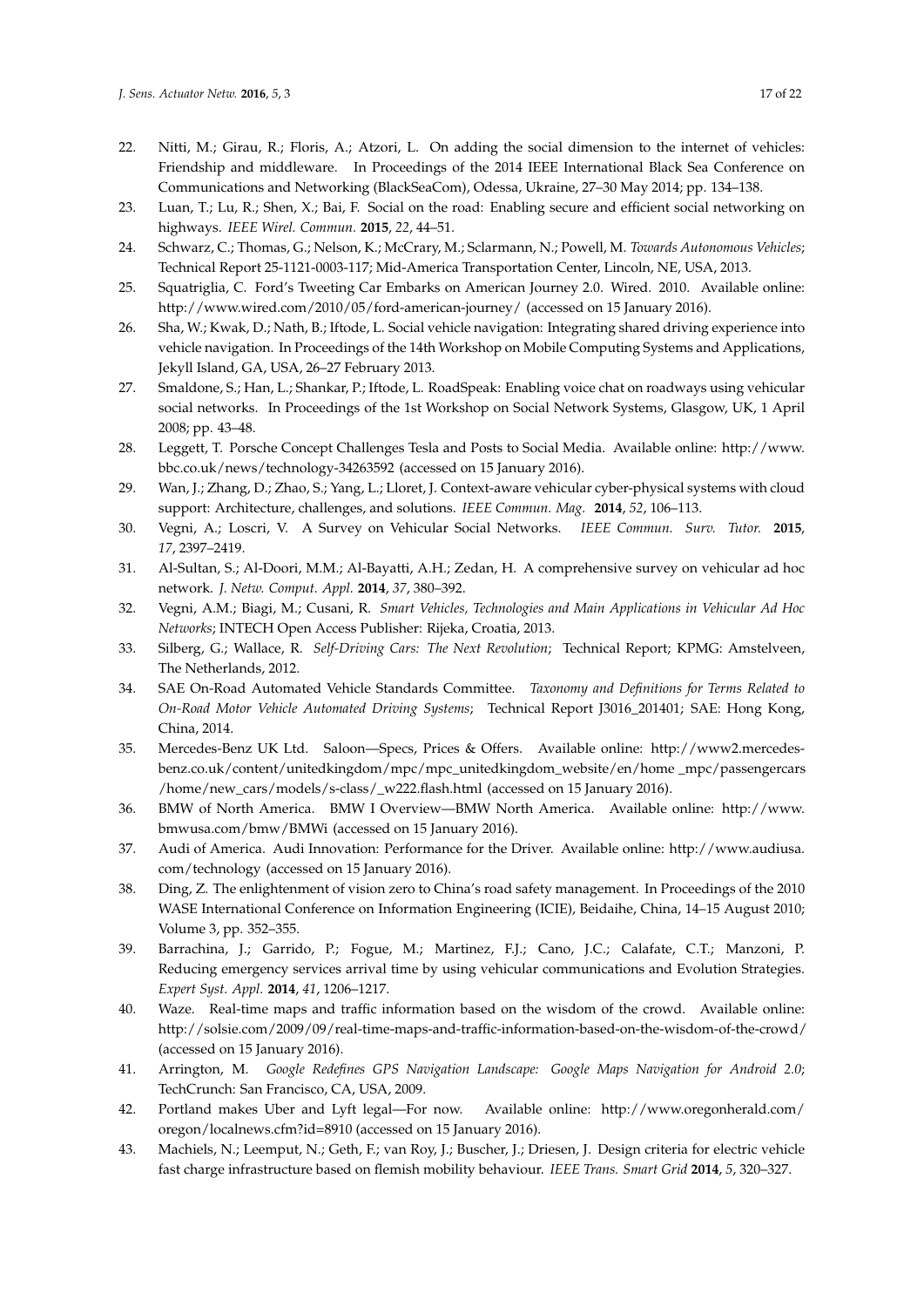- 44. Putrus, G.; Suwanapingkarl, P.; Johnston, D.; Bentley, E.; Narayana, M. Impact of electric vehicles on power distribution networks. In Proceedings of the IEEE Vehicle Power and Propulsion Conference (VPPC '09), Dearborn, MI, USA, 7–10 September 2009; pp. 827–831.
- <span id="page-17-0"></span>45. Ruiz, M.A.; Abdallah, F.A.; Gagnaire, M.; Lascaux, Y. Telewatt: An innovative electric vehicle charging infrastructure over public lighting systems. In Proceedings of the 2013 International Conference on Connected Vehicles and Expo (ICCVE), Las Vegas, NV, USA, 2–6 December 2013; pp. 741–746.
- <span id="page-17-1"></span>46. Jung, G.; Song, B.; Shin, S.; Lee, S.; Shin, J.; Kim, Y.; Lee, C.; Jung, S. Wireless charging system for On-Line Electric Bus (OLEB) with series-connected road-embedded segment. In Proceedings of the 2013 12th International Conference on Environment and Electrical Engineering (EEEIC), Wroclaw, Poland, 5–8 May 2013; pp. 485–488.
- <span id="page-17-2"></span>47. Maglaras, L.; Topalis, F.V.; Maglaras, A.L. Cooperative approaches for dymanic wireless charging of Electric Vehicles in a smart city. In Proceedings of the 2014 IEEE International Energy Conference (ENERGYCON), Cavtat, Croatia, 13–16 May 2014; pp. 1365–1369.
- <span id="page-17-3"></span>48. Boriboonsomsin, K.; Barth, M.J.; Zhu, W.; Vu, A. Eco-routing navigation system based on multisource historical and real-time traffic information. *IEEE Trans. Intell. Transp. Syst.* **2012**, *13*, 1694–1704.
- <span id="page-17-4"></span>49. Liu, Z.; Zhang, W.; Ji, X.; Li, K. Optimal planning of charging station for electric vehicle based on particle swarm optimization. In Proceedings of the 2012 IEEE Innovative Smart Grid Technologies—Asia (ISGT Asia), Tianjin, China, 21–24 May 2012; pp. 1–5.
- <span id="page-17-5"></span>50. Dutta, P. Coordinating rendezvous points for inductive power transfer between electric vehicles to increase effective driving distance. In Proceedings of the 2013 International Conference on Connected Vehicles and Expo (ICCVE), Las Vegas, NV, USA, 2–6 December 2013; pp. 649–653.
- <span id="page-17-6"></span>51. Jakubiak, J.; Koucheryavy, Y. State of the art and research challenges for VANETs. In Proceedings of the 2008 5th IEEE Consumer Communications and Networking Conference; Las Vegas, NV, USA, 10–12 January 2008.
- <span id="page-17-7"></span>52. Eskandarian, A. *Handbook of Intelligent Vehicles*; Springer: London, UK, 2012.
- <span id="page-17-8"></span>53. Wang, Z.; Lu, J. The design and implementation of client about vehicle context-aware system based on Ubiquitous Network. In Proceedings of the 2013 IEEE 4th International Conference on Electronics Information and Emergency Communication (ICEIEC), Beijing, China, 15–17 November 2013; pp. 325–328.
- <span id="page-17-9"></span>54. Alhammad, A.; Siewe, F.; Al-Bayatti, A. An InfoStation-based context-aware on-street parking system. In Proceedings of the 2012 International Conference on Computer Systems and Industrial Informatics (ICCSII), Sharjah, UAE, 18–20 December 2012; pp. 1–6.
- <span id="page-17-10"></span>55. Hu, X.; Zhao, J.; Seet, B.C.; Leung, V.; Chu, T.; Chan, H. S-Aframe: Agent-Based Multilayer Framework With Context-Aware Semantic Service for Vehicular Social Networks. *IEEE Trans. Emerg. Top. Comput.* **2015**, *3*, 44–63.
- <span id="page-17-11"></span>56. Shu, W.; Zhang, G.; Wu, M.Y.; Lu, J.L. A social-network-enabled green transportation system. In Proceedings of the 2013 International Conference on Connected Vehicles and Expo (ICCVE), Las Vegas, NV, USA, 2–6 December 2013; pp. 425–430.
- <span id="page-17-12"></span>57. Scott, J. *Social Network Analysis*; Sage Publications Ltd: Thousand Oaks, CA, USA, 2012.
- <span id="page-17-13"></span>58. Cunha, F.; Carneiro Vianna, A.; Mini, R.; Loureiro, A. How effective is to look at a vehicular network under a social perception? In Proceedings of the 2013 IEEE 9th International Conference on Wireless and Mobile Computing, Networking and Communications (WiMob), Lyon, France, 7–9 October 2013; pp. 154–159.
- <span id="page-17-14"></span>59. Basaras, P.; Katsaros, D.; Tassiulas, L. Detecting influential spreaders in complex, dynamic networks. *Computer* **2013**, *46*, 24–29.
- <span id="page-17-15"></span>60. Borge-Holthoefer, J.; Rivero, A.; Moreno, Y. Locating privileged spreaders on an online social network. *Phys. Rev. E* **2011**, *85*, doi:10.1103/PhysRevE.85.066123.
- <span id="page-17-16"></span>61. Canright, G.S.; Engø-Monsen, K. Spreading on networks: A topographic view. *Complexus* **2006**, *3*, 131–146.
- <span id="page-17-17"></span>62. Noel, S.; Jajodia, S. Optimal IDS sensor placement and alert prioritization using attack graphs. *J. Netw. Syst. Manag.* **2008**, *16*, 259–275.
- <span id="page-17-18"></span>63. Souza, E.; Nikolaidis, I.; Gburzynski, P. A new aggregate local mobility (ALM) clustering algorithm for VANETs. In Proceedings of the 2010 IEEE International Conference on Communications (ICC), Cape Town, South Africa, 23–27 May 2010; pp. 1–5.
- <span id="page-17-19"></span>64. Bavelas, A. A mathematical model for group structures. *Hum. Organ.* **1948**, *7*, 16–30.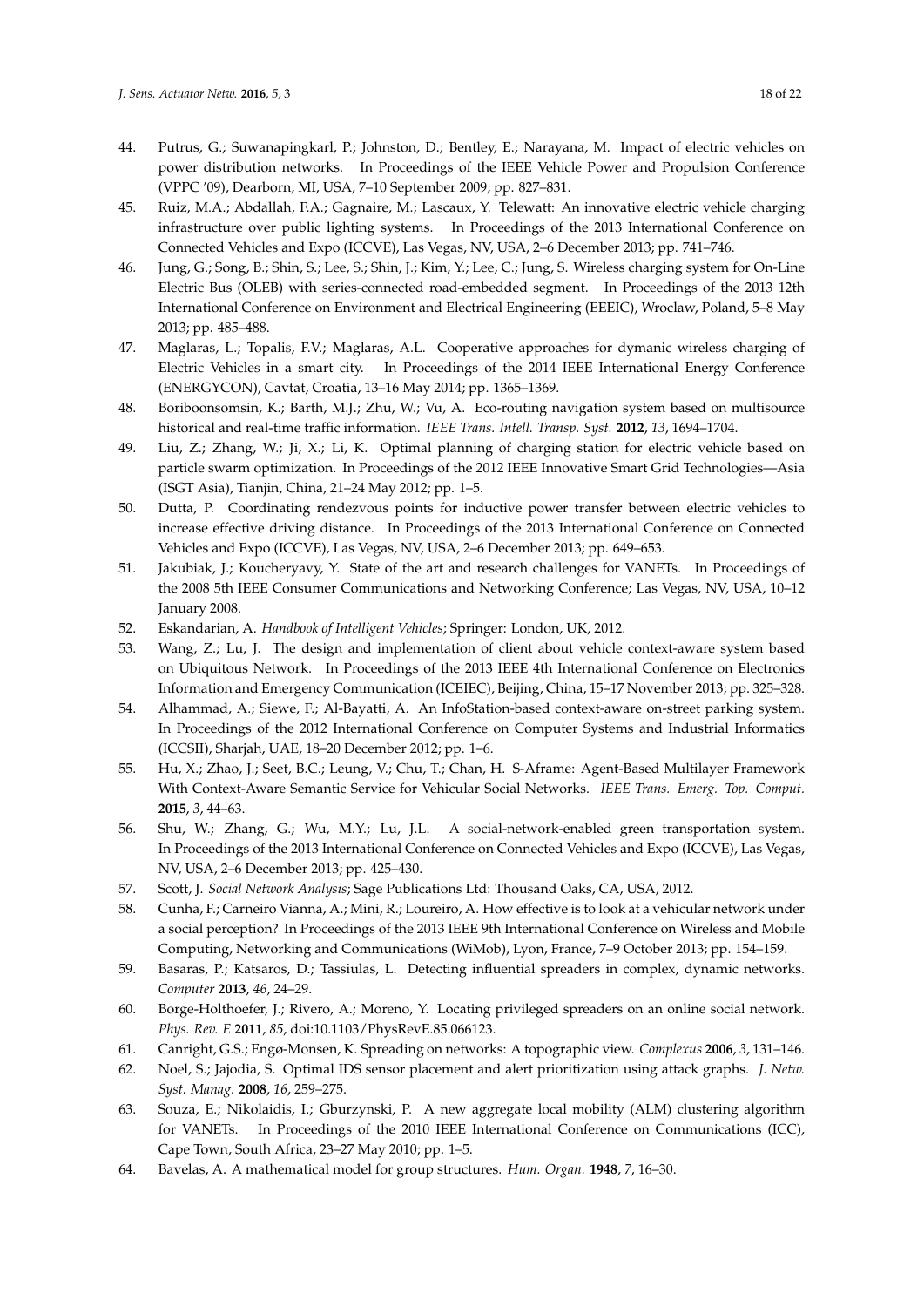- <span id="page-18-0"></span>65. Cuzzocrea, A.; Papadimitriou, A.; Katsaros, D.; Manolopoulos, Y. Edge betweenness centrality: A novel algorithm for QoS-based topology control over wireless sensor networks. *J. Netw. Comput. Appl.* **2012**, *35*, 1210–1217.
- <span id="page-18-1"></span>66. Bali, R.S.; Kumar, N.; Rodrigues, J.J. Clustering in vehicular ad hoc networks: Taxonomy, challenges and solutions. *Veh. Commun.* **2014**, *1*, 134–152.
- <span id="page-18-2"></span>67. Daly, E.M.; Haahr, M. Social network analysis for routing in disconnected delay-tolerant manets. In Proceedings of the 8th ACM International Symposium on Mobile ad Hoc Networking and Computing, Montreal, QC, Canada, 9–14 September 2007; pp. 32–40.
- <span id="page-18-3"></span>68. Loulloudes, N.; Pallis, G.; Dikaiakos, M.D. *The Dynamics of Vehicular Networks in Urban Environments*; arXiv preprint arXiv:1007.4106; Cornell University: Ithaca, NY, USA, 2010.
- <span id="page-18-4"></span>69. Maglaras, L.A.; Stathakidis, E.; Jiang, J. Social aspect of vehicular communications. *EAI Trans. Cloud Syst.* **2015**, *1*, 1–10.
- <span id="page-18-5"></span>70. Bradai, A.; Ahmed, T. ReViV: Selective rebroadcast mechanism for video streaming over VANET. In Proceedings of the 2014 IEEE 79th Vehicular Technology Conference (VTC Spring), Seoul, Korea, 18–21 May 2014; pp. 1–6.
- <span id="page-18-6"></span>71. Aslam, B.; Amjad, F.; Zou, C.C. Optimal roadside units placement in urban areas for vehicular networks. In Proceedings of the 2012 IEEE Symposium on Computers and Communications (ISCC), Cappadocia, Turkey, 1–4 July 2012; pp. 000423–000429.
- <span id="page-18-7"></span>72. Rashidi, M.; Batros, I.; Madsen, T.K.; Riaz, M.T.; Paulin, T. Placement of Road Side Units for floating car data collection in highway scenario. In Proceedings of the 2012 4th International Congress on Ultra Modern Telecommunications and Control Systems and Workshops (ICUMT), St. Petersburg, Russia, 3–5 October 2012; pp. 114–118.
- <span id="page-18-8"></span>73. Lu, R.; Lin, X.; Shen, X. SPRING: A social-based privacy-preserving packet forwarding protocol for vehicular delay tolerant networks. In Proceedings of the 2010 IEEE INFOCOM, San Diego, CA, USA, 14–19 March 2010; pp. 1–9.
- <span id="page-18-9"></span>74. Huang, X.; Kang, J.; Yu, R. Optimal roadside unit placement with location privacy enhancement in vehicular social network. In Proceedings of the 2015 5th International Conference on Information Science and Technology (ICIST), Changsha, China, 24–26 April 2015; pp. 254–259.
- <span id="page-18-10"></span>75. Barrachina, J.; Garrido, P.; Fogue, M.; Martinez, F.J.; Cano, J.C.; Calafate, C.T.; Manzoni, P. D-RSU: A density-based approach for road side unit deployment in urban scenarios. In Proceedings of the 2012 IEEE Intelligent Vehicles Symposium, Madrid, Spain, 3–7 June 2012; pp. 1–6.
- <span id="page-18-11"></span>76. Yu, J.Y.; Chong, P.H.J. A survey of clustering schemes for mobile ad hoc networks. *IEEE Commun. Surv. Tutor.* **2005**, *7*, 32–48.
- <span id="page-18-12"></span>77. Younis, O.; Krunz, M.; Ramasubramanian, S. Node clustering in wireless sensor networks: Recent developments and deployment challenges. *IEEE Netw.* **2006**, *20*, 20–25.
- <span id="page-18-13"></span>78. Tseng, Y.C.; Ni, S.Y.; Chen, Y.S.; Sheu, J.P. The broadcast storm problem in a mobile ad hoc network. *Wirel. Netw.* **2002**, *8*, 153–167.
- <span id="page-18-14"></span>79. Nyongesa, F.; Djouani, K.; Olwal, T.; Hamam, Y. Doppler Shift Compensation Schemes in VANETs. *Mob. Inf. Syst.* **2015**, *2015*, 438159.
- <span id="page-18-15"></span>80. Fogue, M.; Garrido, P.; Martinez, F.J.; Cano, J.C.; Calafate, C.T.; Manzoni, P. Identifying the key factors affecting warning message dissemination in VANET real urban scenarios. *Sensors* **2013**, *13*, 5220–5250.
- <span id="page-18-16"></span>81. Maglaras, L.; Katsaros, D. Distributed clustering in vehicular networks. In Proceedings of the 2012 IEEE 8th International Conference on Wireless and Mobile Computing, Networking and Communications (WiMob), Barcelona, Spain, 8–10 October 2012; pp. 593–599.
- <span id="page-18-17"></span>82. Hassanabadi, B.; Shea, C.; Zhang, L.; Valaee, S. Clustering in vehicular ad hoc networks using affinity propagation. *Ad Hoc Netw.* **2014**, *13*, 535–548.
- <span id="page-18-18"></span>83. Vegni, A.M.; Stramacci, A.; Natalizio, E. Opportunistic clusters selection in a reliable enhanced broadcast protocol for vehicular ad hoc networks. In Proceedings of the 2013 10th Annual Conference on Wireless On-demand Network Systems and Services (WONS), Banff, AB, Canada, 18–20 March 2013; pp. 95–97.
- <span id="page-18-19"></span>84. Shi, J.; Wang, X.; Huang, M. Social-Based Routing for Vehicular Ad Hoc Networks in Fixed-Route Transportation Scenarios. In *Wireless Communications, Networking and Applications*; Springer: Berlin, Germany, 2016; pp. 681–691.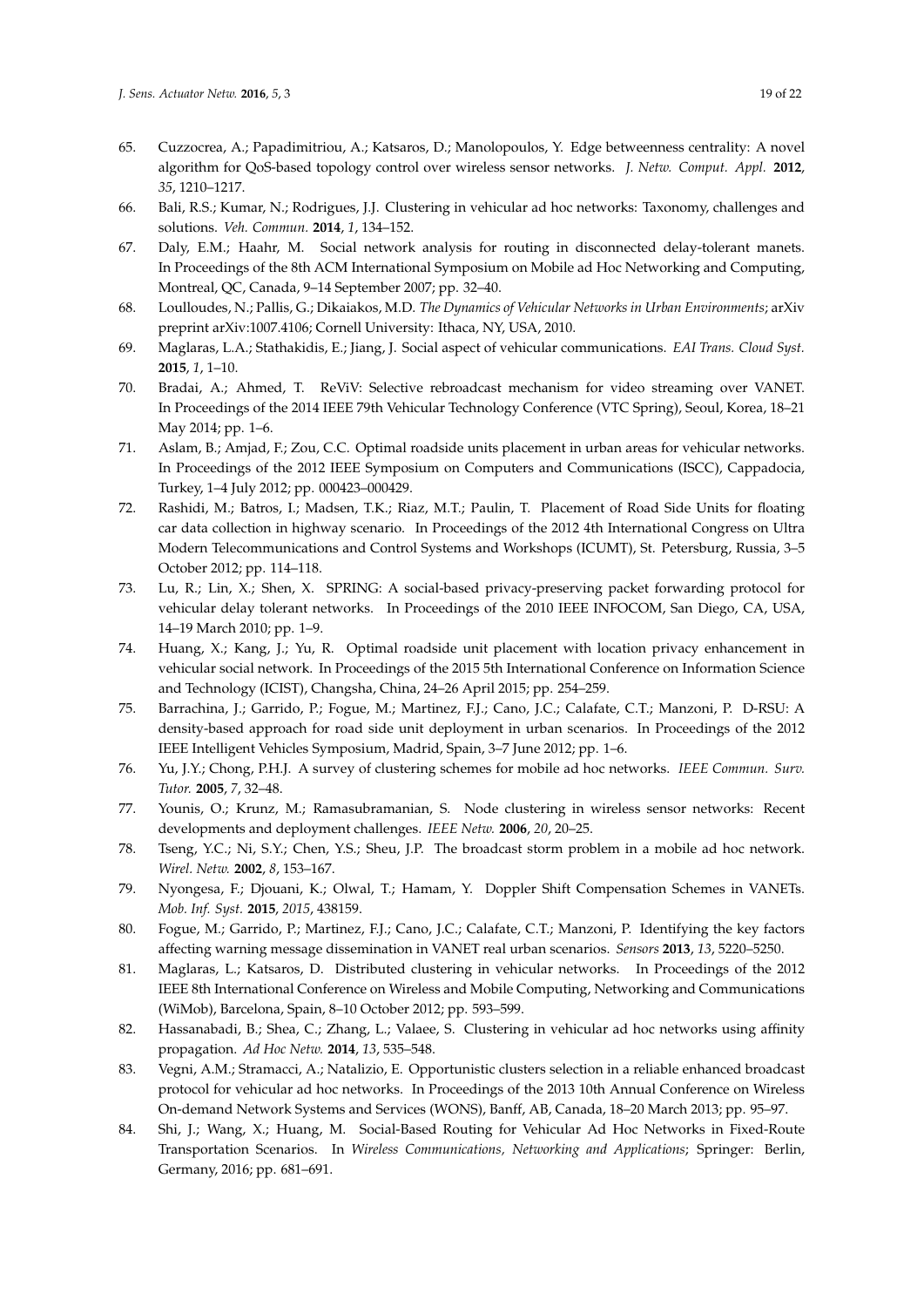- <span id="page-19-0"></span>85. Maglaras, L.; Katsaros, D. Social clustering of vehicles based on semi-Markov processes. *IEEE Trans. Veh. Technol.* **2015**, *65*, 318–332.
- <span id="page-19-1"></span>86. Jia, D.; Lu, K.; Wang, J.; Zhang, X.; Shen, X. A Survey on platoon-based vehicular cyber-physical systems. *IEEE Commun. Surv. Tutor.* **2015**, *18*, doi:10.1109/COMST.2015.2410831.
- <span id="page-19-2"></span>87. Van Arem, B.; van Driel, C.J.; Visser, R. The impact of cooperative adaptive cruise control on traffic-flow characteristics. *IEEE Trans. Intell. Transp. Syst.* **2006**, *7*, 429–436.
- <span id="page-19-3"></span>88. Mohaien, A.; Kune, D.F.; Vasserman, E.Y.; Kim, M.; Kim, Y. Secure encounter-based mobile social networks: Requirements, designs, and tradeoffs. *IEEE Trans. Dependable Secur. Comput.* **2013**, *10*, 380–393.
- <span id="page-19-4"></span>89. Raya, M.; Hubaux, J.P. The security of vehicular ad hoc networks. In Proceedings of the 3rd ACM Workshop on Security of Ad Hoc and Sensor Networks, Alexandria, VA, USA, 7 November 2005; pp. 11–21.
- <span id="page-19-5"></span>90. Zeadally, S.; Hunt, R.; Chen, Y.S.; Irwin, A.; Hassan, A. Vehicular ad hoc networks (VANETS): Status, results, and challenges. *Telecommun. Syst.* **2012**, *50*, 217–241.
- <span id="page-19-6"></span>91. Malla, A.M.; Sahu, R.K. Security attacks with an effective solution for DOS attacks in VANET. *Int. J. Comput. Appl.* **2013**, *66*, 45–49.
- <span id="page-19-7"></span>92. Lesser, V.; Ortiz, C.L., Jr.; Tambe, M. *Distributed Sensor Networks: A Multiagent Perspective*; Springer Science & Business Media: Berlin, Germany, 2012; Volume 9.
- <span id="page-19-8"></span>93. Cao, Z.; Kong, J.; Gerla, M.; Chen, Z.; Hu, J. Filtering false data via authentic consensus in vehicle ad hoc networks. *Int. J. Auton. Adapt. Commun. Syst.* **2010**, *3*, 217–235.
- <span id="page-19-9"></span>94. Koscher, K.; Czeskis, A.; Roesner, F.; Patel, S.; Kohno, T.; Checkoway, S.; McCoy, D.; Kantor, B.; Anderson, D.; Shacham, H.; *et al.* Experimental security analysis of a modern automobile. In Proceedings of the 2010 IEEE Symposium on Security and Privacy (SP), Oakland, CA, USA, 16–19 May 2010; pp. 447–462.
- <span id="page-19-10"></span>95. Krishna, A.S.; Hussain, S.A. Smart vehicle security and defending against collaborative attacks by malware. *Int. J. Embed. Softw. Comput.* **2015**, doi:10.4010/2015.444.
- <span id="page-19-11"></span>96. Zhang, T.; Antunes, H.; Aggarwal, S. Defending connected vehicles against malware: Challenges and a solution framework. *IEEE Internet Things J.* **2014**, *1*, 10–21.
- <span id="page-19-12"></span>97. Newsome, J.; Shi, E.; Song, D.; Perrig, A. The sybil attack in sensor networks: Analysis & defences. In Proceedings of the 3rd International Symposium on Information Processing in Sensor Networks, Berkeley, CA, USA, 26–27 April 2004; pp. 259–268.
- <span id="page-19-13"></span>98. Raya, M.; Papadimitratos, P.; Hubaux, J.P. Securing vehicular communications. *IEEE Wirel. Commun.* **2006**, *13*, 8–15.
- <span id="page-19-14"></span>99. Chhatwal, S.S.; Sharma, M. Detection of impersonation attack in VANETs using BUCK Filter and VANET Content Fragile Watermarking (VCFW). In Proceedings of the 2015 International Conference on Computer Communication and Informatics (ICCCI), Coimbatore, India, 8–10 January 2015; pp. 1–5.
- <span id="page-19-15"></span>100. Kumar, N.; Iqbal, R.; Misra, S.; Rodrigues, J.J. An intelligent approach for building a secure decentralized public key infrastructure in VANET. *J. Comput. Syst. Sci.* **2015**, *81*, 1042–1058.
- <span id="page-19-16"></span>101. Schweppe, H.; Weyl, B.; Roudier, Y.; Idrees, M.S.; Gendrullis, T.; Wolf, M.; Serme, G.; de Oliveira, S.A.; Grall, H.; Sudholt, M.; *et al*. Securing car2X applications with effective hardware software codesign for vehicular on-board networks. In Proceedings of the 27th Joint VDI/VW Automotive Security Conference, Berlin, Germany, 11–12 October 2011.
- <span id="page-19-17"></span>102. Lu, R.; Lin, X.; Liang, X.; Shen, X. A dynamic privacy-preserving key management scheme for location-based services in vanets. *IEEE Trans. Intell. Transp. Syst.* **2012**, *13*, 127–139.
- <span id="page-19-18"></span>103. Golbeck, J. Computing with trust: Definition, properties, and algorithms. In Proceedings of the 2006 Securecomm and Workshops, Baltimore, MD, USA, 28 August–1 September 2006; pp. 1–7.
- <span id="page-19-20"></span><span id="page-19-19"></span>104. Golbeck, J. *Computing with Social Trust*; Springer Science & Business Media: Berlin, Germany, 2008.
- 105. Adams, W.J.; Hadjichristofi, G.C.; Davis, N.J., IV. Calculating a node's reputation in a mobile ad hoc network. In Proceedings of the 24th IEEE International Performance, Computing, and Communications Conference, Phoenix, AZ, USA, 7–9 April 2005; pp. 303–307.
- <span id="page-19-21"></span>106. Gupta, S. A General Context-dependent Trust Model for Controlling Access to Resources. Ph.D. Thesis, Jadavpur University, Kolkata, India, 2012.
- <span id="page-19-22"></span>107. Yang, X.; Guo, Y.; Liu, Y. Bayesian-inference-based recommendation in online social networks. *IEEE Trans. Parallel Distrib. Syst.* **2013**, *24*, 642–651.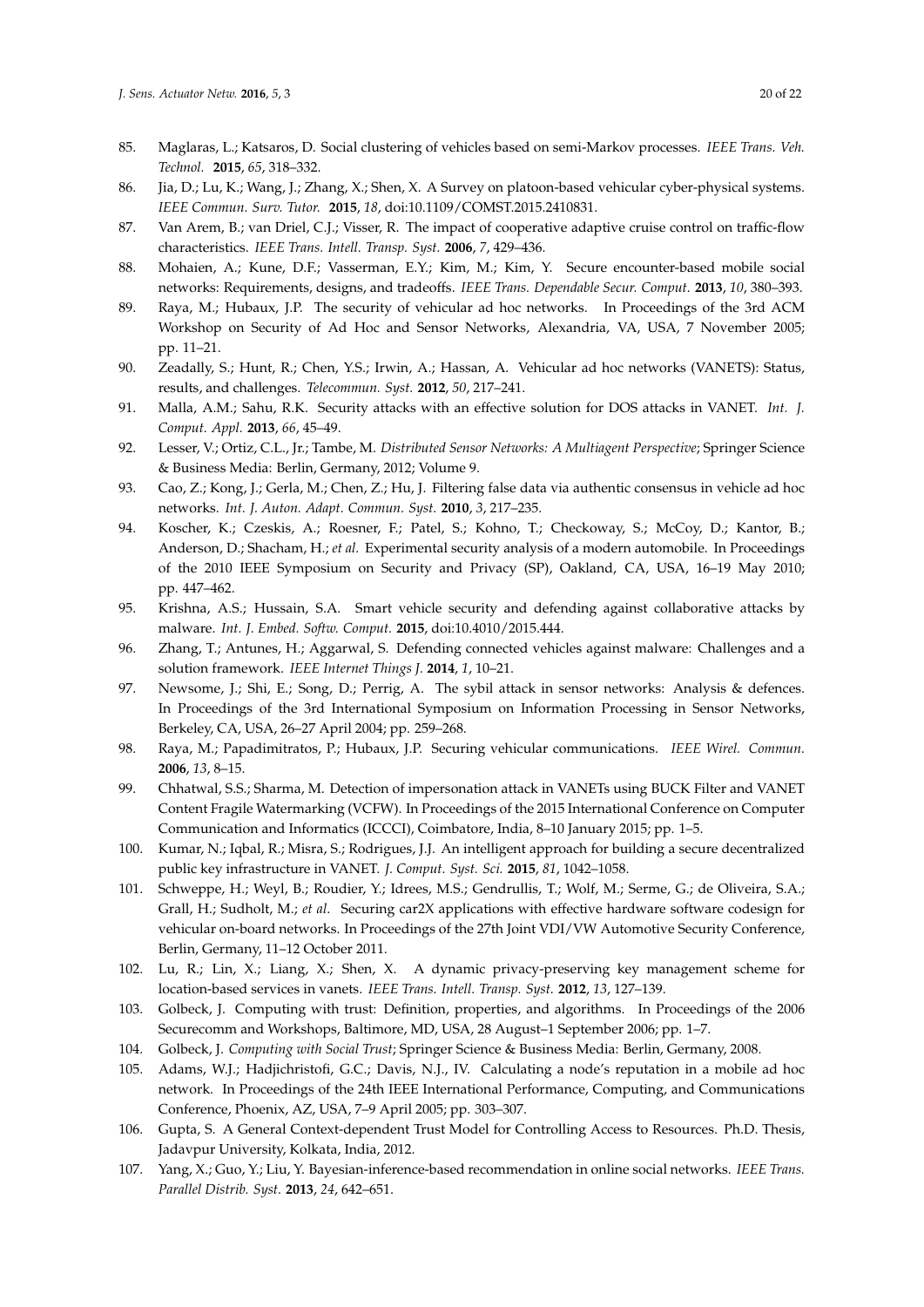- <span id="page-20-0"></span>108. Sherchan, W.; Nepal, S.; Paris, C. A survey of trust in social networks. *ACM Comput. Surv.* **2013**, *45*, doi:10.1145/2501654.2501661.
- <span id="page-20-1"></span>109. Jøsang, A.; Hayward, R.; Pope, S. Trust Network Analysis with Subjective Logic. In Proceedings of the 29th Australasian Computer Science Conference, Hobart, Australia, 16–19 January 2006; Volume 48, pp. 85–94.
- <span id="page-20-2"></span>110. Cerutti, F.; Toniolo, A.; Oren, N.; Norman, T.J. *Context-Dependent Trust Decisions with Subjective Logic*; arXiv preprint arXiv:1309.4994; Cornell University: Ithaca, NY, USA, 2013.
- <span id="page-20-3"></span>111. Cho, J.H.; Chen, R. On the tradeoff between altruism and selfishness in MANET trust management. *Ad Hoc Netw.* **2013**, *11*, 2217–2234.
- <span id="page-20-4"></span>112. Fogue, M.; Martinez, F.; Garrido, P.; Fiore, M.; Chiasserini, C.F.; Casetti, C.; Cano, J.; Calafate, C.; Manzoni, P. Securing warning message dissemination in vanets using cooperative neighbour position verification. *IEEE Trans. Veh. Technol.* **2014**, *64*, 2538–2550.
- <span id="page-20-5"></span>113. Cho, J.H.; Swami, A.; Chen, I.R. A survey on trust management for mobile ad hoc networks. *IEEE Commun. Surv. Tutor.* **2011**, *13*, 562–583.
- <span id="page-20-6"></span>114. Eckhoff, D.; Sommer, C. Driving for Big Data? Privacy Concerns in Vehicular Networking. *IEEE Secur. Priv.* **2014**, *12*, 77–79.
- <span id="page-20-7"></span>115. Dötzer, F. Privacy Issues in Vehicular Ad Hoc Networks. In *Privacy Enhancing Technologies*; Danezis, G., Martin, D., Eds.; Number 3856 in Lecture Notes in Computer Science; Springer: Berlin, Heidelberg, Germany, 2006; pp. 197–209.
- <span id="page-20-8"></span>116. Wiedersheim, B.; Ma, Z.; Kargl, F.; Papadimitratos, P. Privacy in inter-vehicular networks: Why simple pseudonym change is not enough. In Proceedings of the 7th International Conference on Wireless On-Demand Network Systems and Services, Kranjska Gora, Slovenia, 3–5 February 2010; pp. 176–183.
- <span id="page-20-9"></span>117. Hartenstein, H.; Laberteaux, K.P. A tutorial survey on vehicular ad hoc networks. *IEEE Commun. Mag.* **2008**, *46*, 164–171.
- <span id="page-20-10"></span>118. Lin, X.; Sun, X.; Ho, P.H.; Shen, X. GSIS: A Secure and Privacy-Preserving Protocol for Vehicular Communications. *IEEE Trans. Veh. Technol.* **2007**, *56*, 3442–3456.
- <span id="page-20-11"></span>119. Buttyán, L.; Holczer, T.; Vajda, I. On the effectiveness of changing pseudonyms to provide location privacy in VANETs. In *Security and Privacy in Ad-Hoc and Sensor Networks*; Stajano, F., Meadows, C., Capkun, S., Moore, T., Eds.; Number 4572 in Lecture Notes in Computer Science; Springer: Berlin, Heidelberg, Germany, 2007; pp. 129–141.
- <span id="page-20-12"></span>120. Freudiger, J.; Raya, M.; Félegyházi, M.; Papadimitratos, P. Mix-zones for location privacy in vehicular networks. In Proceedings of the First International Workshop on Wireless Networking for Intelligent Transportation Systems (Win-ITS), Vancouver, BC, Canada, 14–17 August 2007.
- <span id="page-20-13"></span>121. Huang, L.; Matsuura, K.; Yamane, H.; Sezaki, K. Enhancing wireless location privacy using silent period. In Proceedings of the 2005 IEEE Wireless Communications and Networking Conference, New Orleans, LA, USA, 13–17 March 2005; Volume 2, pp. 1187–1192.
- <span id="page-20-14"></span>122. Caballero-Gil, C.; Molina-Gil, J.; Hernández-Serrano, J.; León, O.; Soriano-Ibañez, M. Providing k-anonymity and revocation in ubiquitous VANETs. *Ad Hoc Netw.* **2016**, *36*, 482–494.
- <span id="page-20-15"></span>123. Gross, R.; Acquisti, A. Information Revelation and Privacy in Online Social Networks. In Proceedings of the 2005 ACM Workshop on Privacy in the Electronic Society, Alexandria, VA, USA, 7 November 2005; pp. 71–80.
- <span id="page-20-16"></span>124. Bonneau, J.; Preibusch, S. The Privacy Jungle: On the Market for Data Protection in Social Networks. In *Economics of Information Security and Privacy*; Moore, T., Pym, D., Ioannidis, C., Eds.; Springer: New York, NY, USA, 2010; pp. 121–167.
- <span id="page-20-17"></span>125. Zheleva, E.; Getoor, L. To join or not to join: The illusion of privacy in social networks with mixed public and private user profiles. In Proceedings of the 18th International Conference on World Wide Web, Madrid, Spain, 20–24 April 2009; pp. 531–540.
- <span id="page-20-18"></span>126. Mislove, A.; Viswanath, B.; Gummadi, K.P.; Druschel, P. You are who you know: Inferring user profiles in online social networks. In Proceedings of the third ACM International Conference on Web Search and Data Mining, New York, NY, USA, 4–6 February 2010; pp. 251–260.
- <span id="page-20-19"></span>127. Thomas, K.; Grier, C.; Nicol, D.M. unFriendly: Multi-party Privacy Risks in Social Networks. In *Privacy Enhancing Technologies*; Atallah, M.J., Hopper, N.J., Eds.; Number 6205 in Lecture Notes in Computer Science; Springer: Berlin, Heidelberg, Germany, 2010; pp. 236–252.